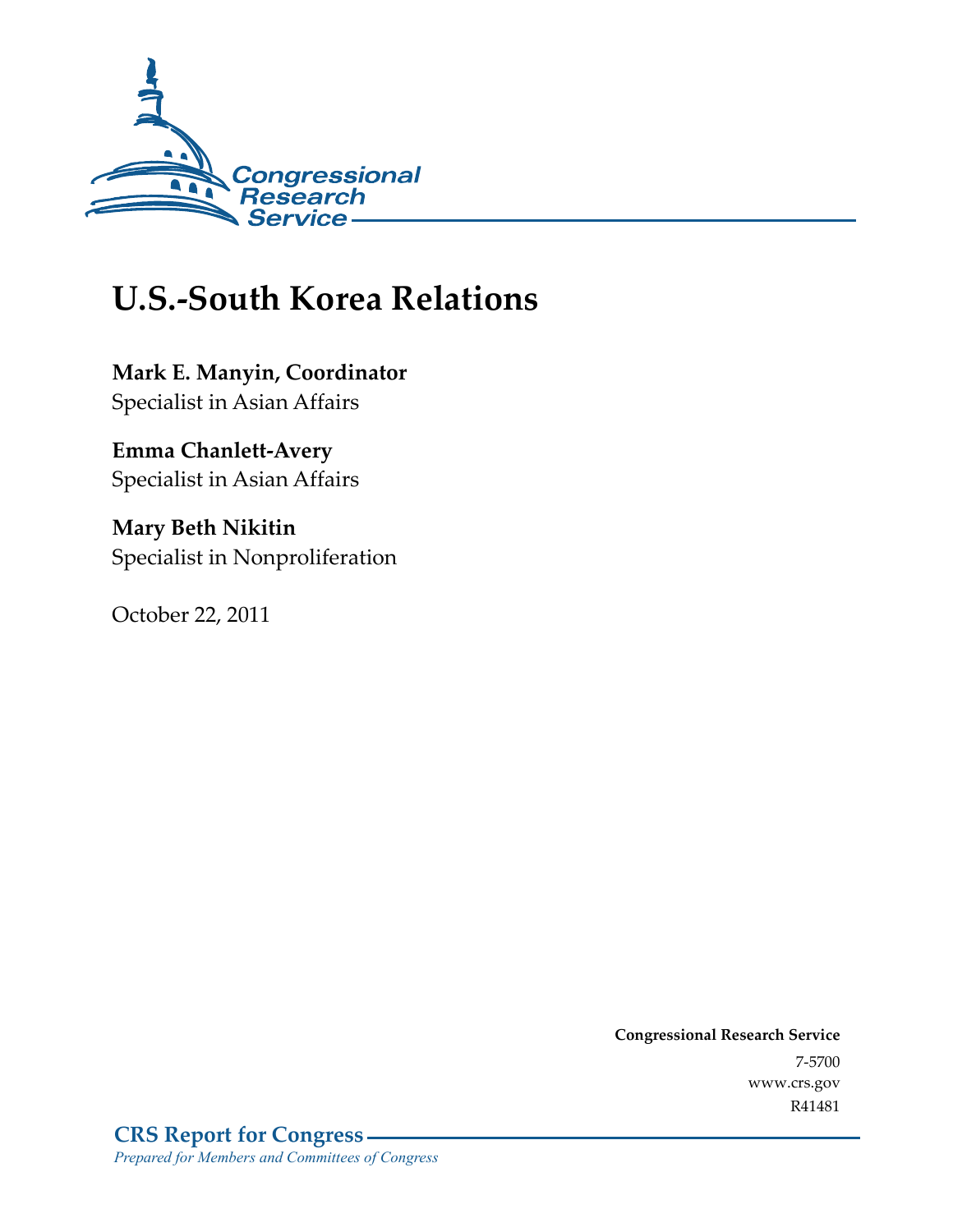# **Summary**

Since late 2008, relations between the United States and South Korea (known officially as the Republic of Korea, or ROK) have been arguably at their best state in decades. By the middle of 2010, in the view of many in the Obama Administration, South Korea had emerged as the United States' closest ally in East Asia.

Of all the issues on the bilateral agenda, Congress has had the most direct role to play in the proposed Korea-U.S. Free Trade Agreement (KORUS FTA), the United States' second-largest FTA after the North American Free Trade Agreement (NAFTA). Approval by both countries' legislatures is necessary for the agreement to go into effect. The agreement was signed in 2007, but both the Bush and Obama Administrations delayed its submission to Congress, in part due to opposition to the deal. In early December 2010, the United States and South Korea announced they had agreed on modifications to the original agreement. South Korea accepted a range of U.S. demands designed to help the U.S. auto industry and received some concessions in return. In the United States, the supplementary deal appears to have changed the minds of many groups and Members of Congress who previously had opposed the FTA. On October 12, 2011, both chambers of Congress voted to approve legislation (H.R. 3080/P.L. 112-41) to implement the KORUS FTA. As of late October, the Korean National Assembly was debating the agreement.

The day after Congress passed the KORUS FTA, South Korean President Lee Myung-bak addressed a joint session of Congress. Lee was in Washington for a State Visit to the White House, the fifth since Barack Obama's inauguration. Various aspects of his trip symbolized the close relationship between the two leaders, as well as the close policy coordination the two governments have forged, particularly over how to handle North Korea. The Obama and Lee Administrations have adopted a medium-to-longer-term policy of "strategic patience" that involves four main elements: refusing to return to the Six-Party Talks without an assurance from North Korea that it would take "irreversible steps" to denuclearize; gradually attempting to alter China's strategic assessment of North Korea; using Pyongyang's provocations as opportunities to tighten sanctions against North Korean entities; and insisting that significant multilateral and U.S. talks with North Korea must be preceded by improvements in North-South Korean relations. Lee, in turn, has linked progress in many areas of North-South relations to progress in denuclearizing North Korea.

The United States maintains about 28,500 troops in the ROK. Since 2009, the two sides have accelerated steps to transform the U.S.-ROK alliance's primary purpose from one of defending against a North Korean attack to a regional and even global partnership. Washington and Seoul have announced a "Strategic Alliance 2015" plan to relocate U.S. troops on the Peninsula and boost ROK defense capabilities. Some Members of Congress have criticized the relocation plans.

Much of the current closeness between Seoul and Washington is due to President Lee. It is unclear how sustainable many of his policies will be, particularly into 2012, when South Koreans will elect a new president and a new legislature. Bilateral coordination will be particularly tested if South Korea's left-of-center groups, which bitterly oppose much of Lee's agenda, retake the presidency and/or the National Assembly. This report will be updated periodically.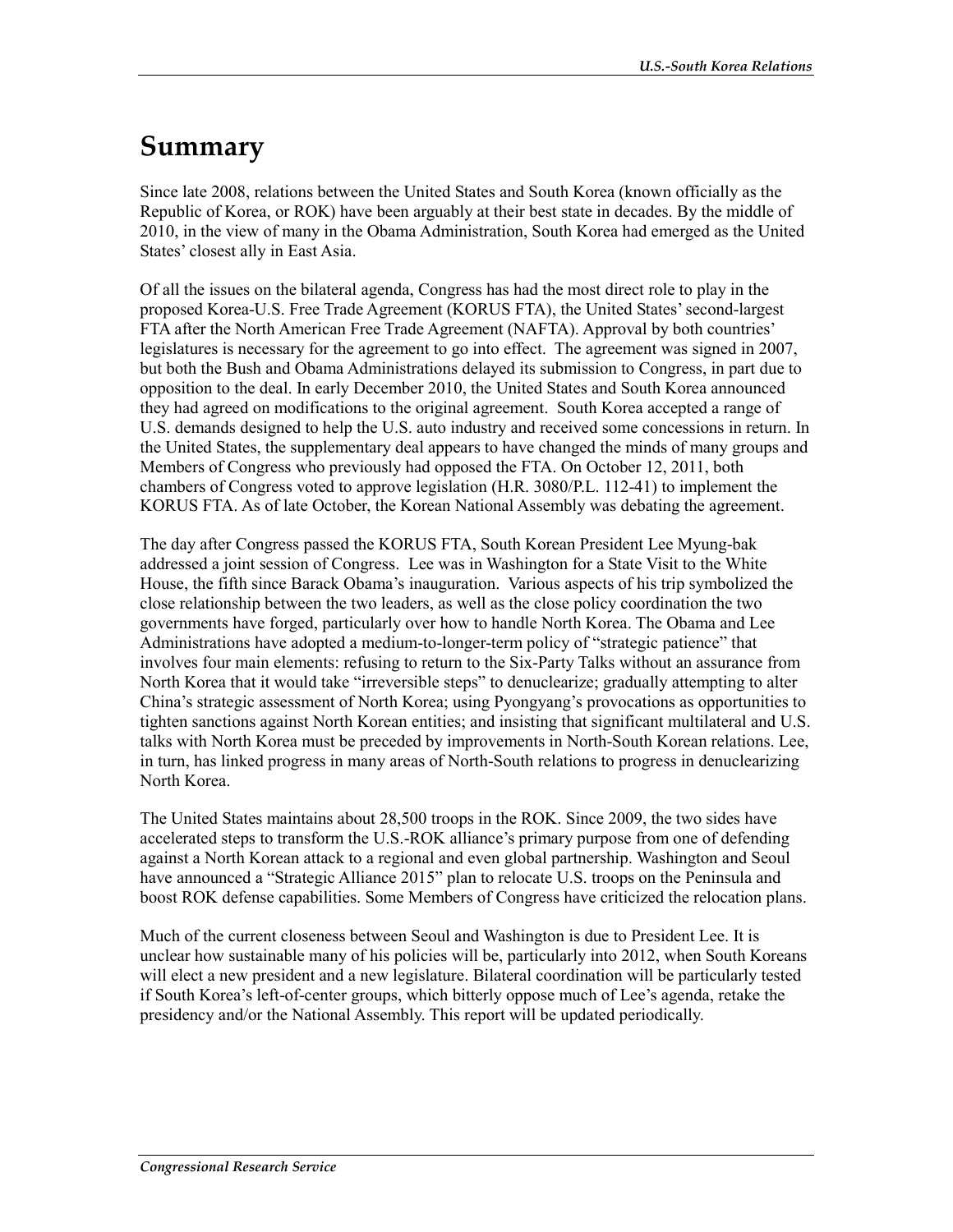# **Contents**

| Military Alliance Issues—Realignment, Agent Orange Dumping?, Rape Case 4 |  |
|--------------------------------------------------------------------------|--|
|                                                                          |  |
|                                                                          |  |
|                                                                          |  |
|                                                                          |  |
|                                                                          |  |
|                                                                          |  |
|                                                                          |  |
|                                                                          |  |
| New Revelations of North Korea's Uranium Enrichment Capabilities 10      |  |
|                                                                          |  |
|                                                                          |  |
|                                                                          |  |
|                                                                          |  |
|                                                                          |  |
|                                                                          |  |
|                                                                          |  |
|                                                                          |  |
|                                                                          |  |
|                                                                          |  |
|                                                                          |  |
|                                                                          |  |
|                                                                          |  |
|                                                                          |  |
|                                                                          |  |
|                                                                          |  |
|                                                                          |  |
|                                                                          |  |
|                                                                          |  |
|                                                                          |  |
|                                                                          |  |
|                                                                          |  |
|                                                                          |  |
|                                                                          |  |
|                                                                          |  |
|                                                                          |  |
|                                                                          |  |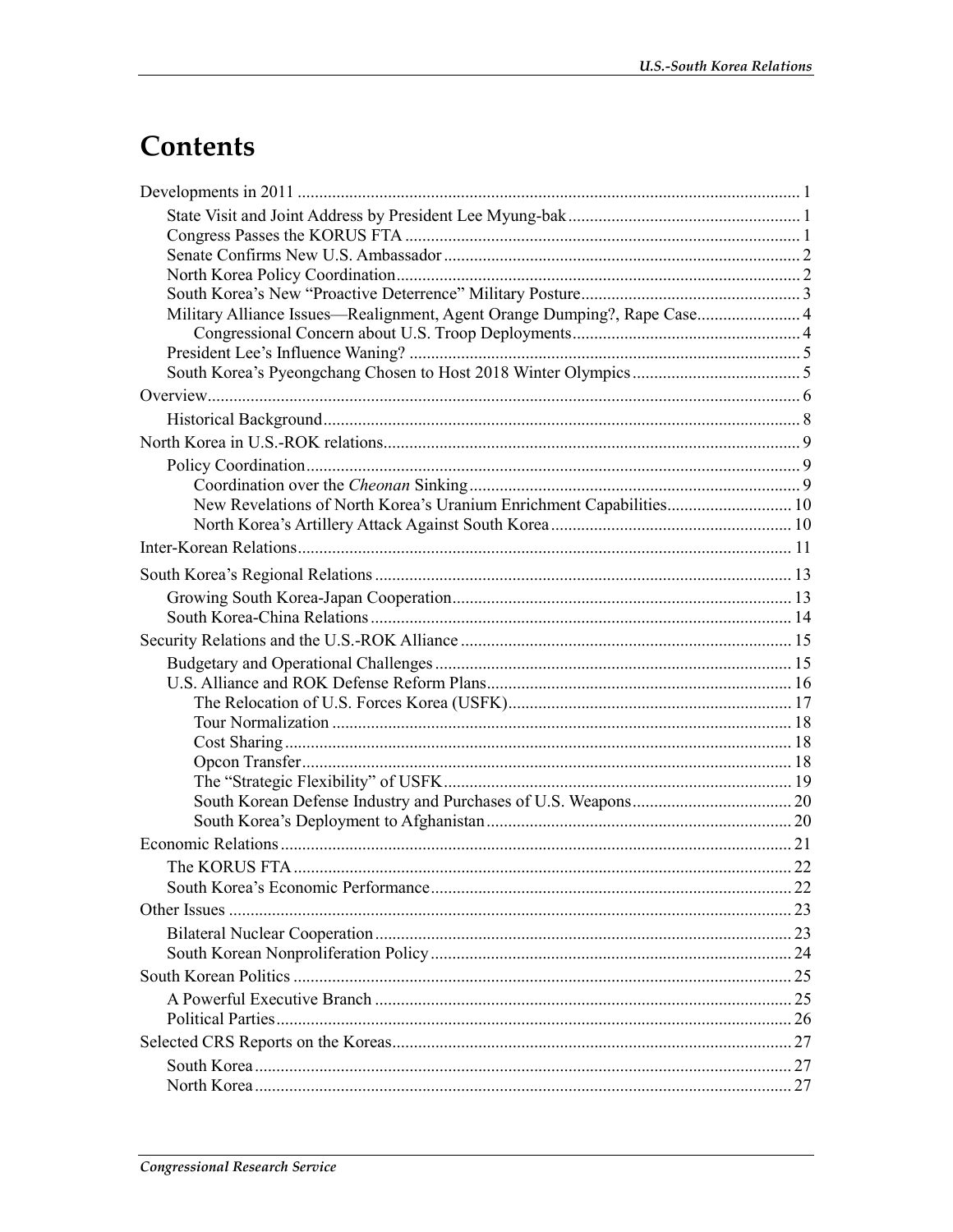## **Figures**

## **Tables**

|--|--|--|--|--|--|--|--|--|--|

### **Contacts**

|--|--|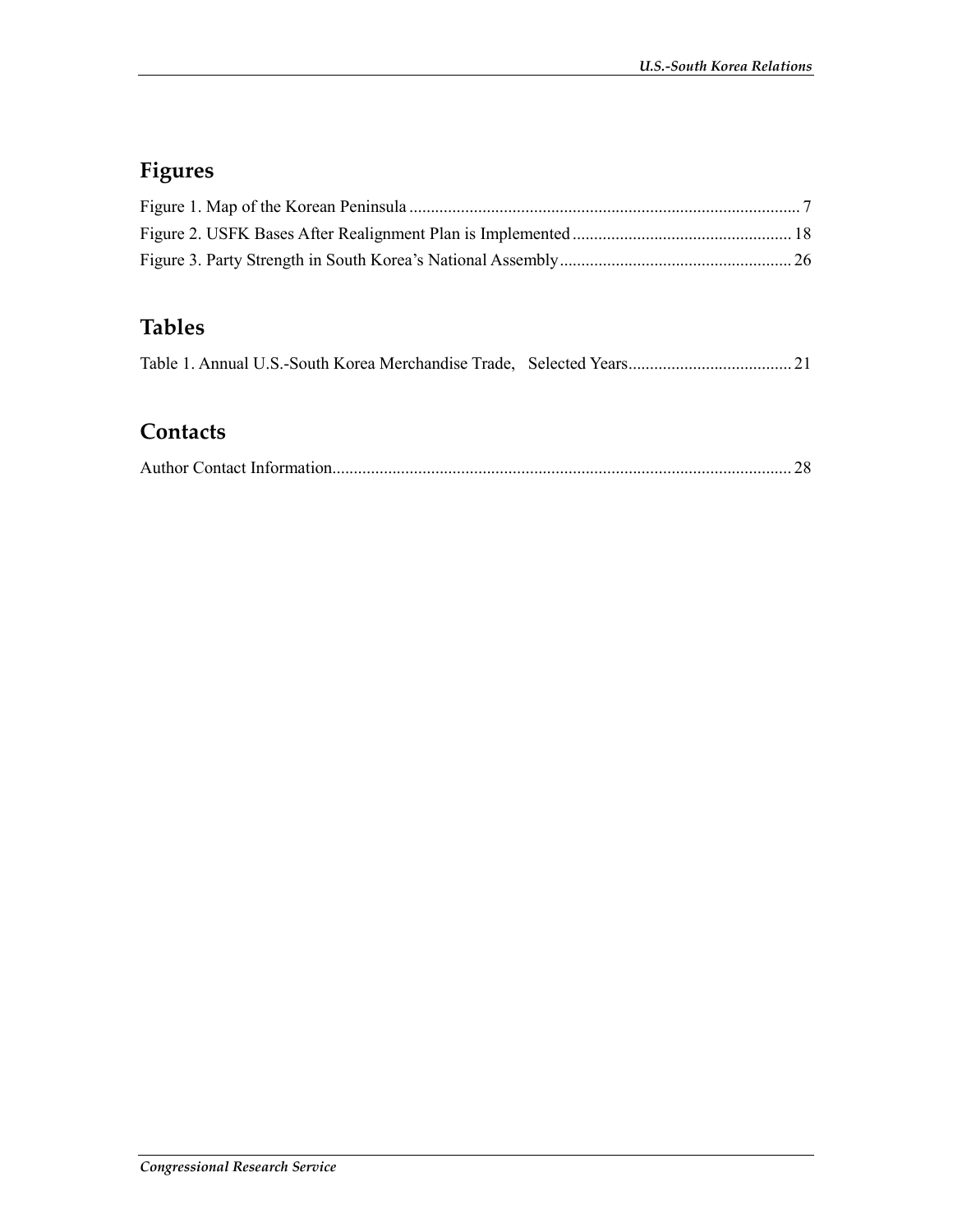# **Developments in 2011**

## **State Visit and Joint Address by President Lee Myung-bak**

On October 13, 2011, President Barack Obama hosted South Korean President Lee Myung-bak for a formal State Visit, the fifth since Obama's inauguration. On October 12, Lee made an address to a Joint Session of Congress. His visit included a number of items that symbolized the extraordinary closeness the two presidents and their administrations have forged over the past three years. In addition to their formal dinner, for instance, Obama and Lee had a private dinner at a local Korean restaurant and made a joint visit to a General Motors plant in Michigan. Lee was also given a security briefing by the U.S. service chiefs at the Pentagon inside the "Tank," a conference room where the Joint Chiefs meet, the first time the United States has ever extended such treatment to a foreign leader.

President Lee's visit appears to have been an "action-forcing event" that triggered action on the South Korea-U.S. Free Trade Agreement (KORUS FTA), as the White House and congressional leaders became determined to schedule a vote on the agreement before or during Lee's trip. (See the following section for more details.) Since late 2008, bilateral relations have been arguably at their best state ever.

### **Congress Passes the KORUS FTA**

On October 12, 2011, first the House (278-151) and then the Senate (83-15) approved legislation (H.R. 3080/P.L. 112-41) to implement the KORUS FTA.<sup>1</sup> The Obama Administration and congressional leaders decided to consider the implementing legislation for the KORUS FTA together with implementing legislation for U.S. FTAs with Colombia and Peru, which also were passed. All three FTAs were initiated and signed under the Bush Administration. The KORUS agreement now is being debated by the South Korean National Assembly.

The United States and South Korea signed the KORUS FTA in 2007. If approved by the National Assembly, it would be the second-largest FTA by market size in which the United States participates (after the North American Free Trade Agreement, NAFTA). It would also be South Korea's second-largest FTA (after the Korea-European Union FTA, which went into effect on July 1, 2011).

For years, the Obama Administration (as well as the Bush Administration) did not submit the KORUS FTA implementing legislation to Congress. In 2011, the obstacles appeared to be whether and how to link the FTA to other trade and economic measures. Throughout the winter and early spring of 2011, many Republican leaders pushed the Administration to submit the KORUS FTA together with the Colombia and Panama FTAs. In the spring of 2011, the Obama Administration announced that it had completed the technical procedures necessary to submit implementing legislation for the KORUS FTA—along with FTAs with Colombia and Panama—

<sup>&</sup>lt;sup>1</sup> On October 3, 2011, President Obama submitted draft legislation (H.R. 3080/S. 1642) to implement the proposed U.S.-South Korea Free Trade Agreement (KORUS FTA) to both houses of Congress. Two days later, the House Ways and Means Committee approved H.R. 3080 by a vote of 31-5. The Senate Finance Committee held its markup for the KORUS FTA on October 11 and reported it to the full Senate on the same day.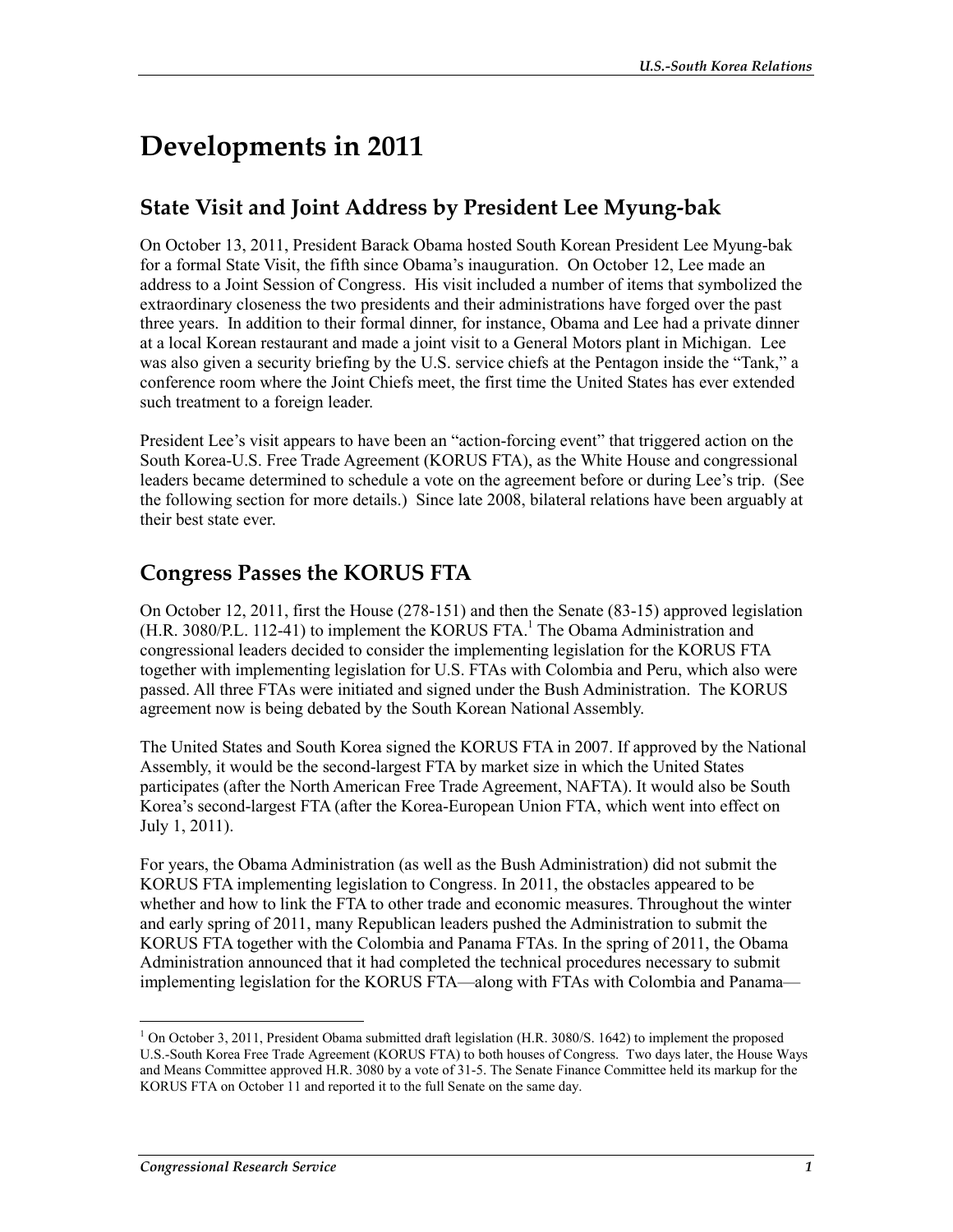for congressional consideration. In May, however, the Administration announced it would not submit the three FTAs to Congress unless an agreement was reached on Trade Adjustment Assistance (TAA) programs, which provide aid for trade-affected workers, firms, farmers, and communities. Between then and President Obama's October 3 announcement, negotiations centered on whether, how, and when Congress would consider TAA. The White House and congressional leaders, after a number of discussions, agreed to procedures under which the TAA renewal and the three FTAs would be considered in tandem but in separate legislation.

In South Korea, key members of President Lee's government and his Grand National Party (GNP), which controls the unicameral National Assembly, indicated their hope to pass the KORUS FTA by the end of October. In September, the GNP submitted the KORUS FTA to the Committee on Foreign Affairs, Trade and Unification. Most observers think that the current National Assembly would approve the KORUS FTA, perhaps by a wide margin. However, Korea's largest opposition party, the Democratic Party (DP), opposes the agreement, and many worry that the DP may boycott or seek to physically block a vote on the agreement, as it has done in the past. Additionally, many warn that if a vote is not held until 2012, the fate of the KORUS FTA could become less certain due to the influence of 2012 electoral politics. National Assembly elections will be held in April, and a presidential election in December. President Lee's influence appears to be waning, and some GNP leaders have claimed to want to change the tone of politics in Seoul by, among other things, not ramming bills through the National Assembly.

## **Senate Confirms New U.S. Ambassador**

On October 13, 2011, the Senate confirmed Sung Kim to be the next Ambassador to South Korea, the first Korean American to hold the post. Kim, whose father was a South Korean government official, emigrated to the United States when he was seven, and became a U.S. citizen in the early 1980s. President Obama nominated Kim in June. A "hold," reportedly placed by Senator Jon Kyl, delayed a Senate decision on Kim's nomination.

## **North Korea Policy Coordination**

For years, the Obama and Lee Administrations have essentially adopted a joint approach of "strategic patience" toward North Korea that involves four main elements: refusing to return to the Six-Party Talks over North Korea's nuclear program without a North Korean assurance that it would take "irreversible steps" to denuclearize; gradually attempting to alter China's strategic assessment of North Korea; using Pyongyang's provocations as opportunities to tighten sanctions against North Korean entities; and insisting that Six-Party Talks and/or U.S.-North Korean talks must be preceded by North-South Korean talks on denuclearization and improvements in North-South Korean relations. In early 2011, China backed the last of these principles, though it appears to have tried to use this stance to pressure South Korea (as well as the United States) to relax its conditions for holding talks with North Korea. Some have criticized the U.S. approach by saying that it effectively gives Seoul a "veto" over U.S. initiatives toward North Korea.

Throughout the spring and early summer of 2011, there were a number of press reports that Obama Administration officials also were encouraging the Lee government to soften South Korea's approach toward North Korea. If such speculation is accurate, it is not apparent from either the joint appearances by U.S. and South Korean officials or from the two countries' actions. In early 2011, Lee invited North Korea to participate in inter-Korean nuclear talks and in the 2012 Nuclear Security Summit, which will be held in Seoul. During the first half of 2011, South Korea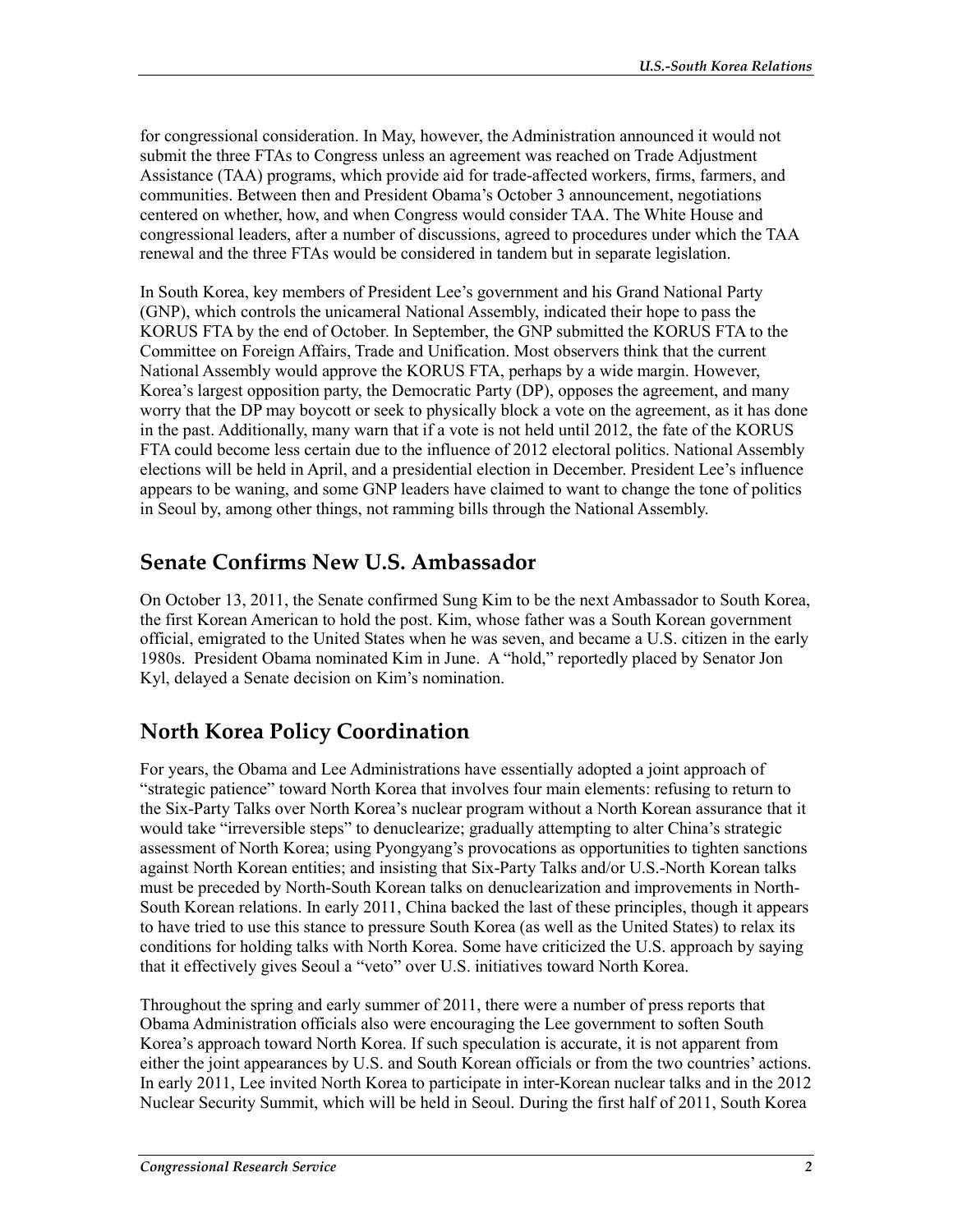also was involved in secret, high-level talks with North Korea that were disclosed by Pyongyang, apparently in an effort to embarrass Lee. During the summer and early fall of 2011, the Lee government also held talks with North Korean officials regarding North Korea's nuclear program. None of these initiatives necessarily represent a shift in South Korean policy, however. Indeed, South Korean officials have repeatedly stated their belief that progress in nuclear negotiations, including the Six-Party Talks, should be at least partially linked to North Korea's behavior toward South Korea—including some form of acknowledgement by Pyongyang of North Korea's role in various provocations in 2010 (discussed below). Moreover, the moves in 2011 were matched by similar steps taken by the Obama Administration.

One area of active U.S.-South Korean discussion, and perhaps debate, has been over whether one or both countries should provide food aid to North Korea, which has appealed for assistance. The Obama Administration is actively considering the North Korean request and in May dispatched an assessment team to North Korea to evaluate conditions there. South Korean officials indicated that their government would prefer that neither country provide large-scale assistance to North Korea unless Pyongyang changes its behavior.<sup>2</sup> On June 15, 2011, the House passed by voice vote an amendment to H.R. 2112, the FY2012 Agriculture Appropriations Act, that would prohibit the Administration from using the primary U.S. food aid program to send food assistance to North Korea. The Senate has yet to act on H.R. 2112.

### **South Korea's New "Proactive Deterrence" Military Posture**

South Korean attitudes toward North Korea have hardened since 2010. In March of that year, a South Korean naval vessel, the *Cheonan*, sank. A multinational investigation team led by South Korea determined that the ship was sunk by a North Korean submarine. In November, North Korea shelled the South Korean island of Yeonpyeong Island, which lies across the inter-Korean disputed western sea border. The barrage killed four South Koreans (two marines and two civilians), wounded dozens, and destroyed or damaged scores of homes and other buildings

The provocations from North Korea, particularly the attack on Yeonpyeong Island, have introduced a new element of risk in the U.S.-South Korean alliance. In response to the attacks, the ROK military has strengthened its defense of its Northwest Islands and undertaken other structural changes to prepare for another possible provocation. South Korean President Lee stated that "war can be prevented and peace assured only when such provocations are met with a strong response. Fear of war is never helpful in preventing war ... the Armed Forces must respond relentlessly when they come under attack."<sup>3</sup> This posture, dubbed "proactive deterrence," could increase the chance of conflict escalation on the Peninsula. U.S. defense officials insist, however, that the exceedingly close day-to-day coordination in the alliance ensures that U.S.-ROK communication would be strong in the event of a new contingency. General Walter Sharp, outgoing U.S. commander of the Combined Forces Command (CFC) in South Korea, confirmed to press outlets in July that the alliance had developed coordinated plans for countermeasures against any North Korean aggression.<sup>4</sup>

<sup>2</sup> For more on the food aid debate, see CRS Report R40095, *Foreign Assistance to North Korea*, by Mark E. Manyin and Mary Beth Nikitin.

<sup>&</sup>lt;sup>3</sup> The Blue House, Speech by President Lee Myung-bak, "The Building of an Advanced Nation will be Possible Only When We Sacrifice Ourselves for Others Rather Than Simply Pursuing Our Own Interest," December 27, 2010.

<sup>&</sup>lt;sup>4</sup> "U.S., Seoul Secure Plans for Potential Counterattack," Wall Street Journal. July 7, 2011.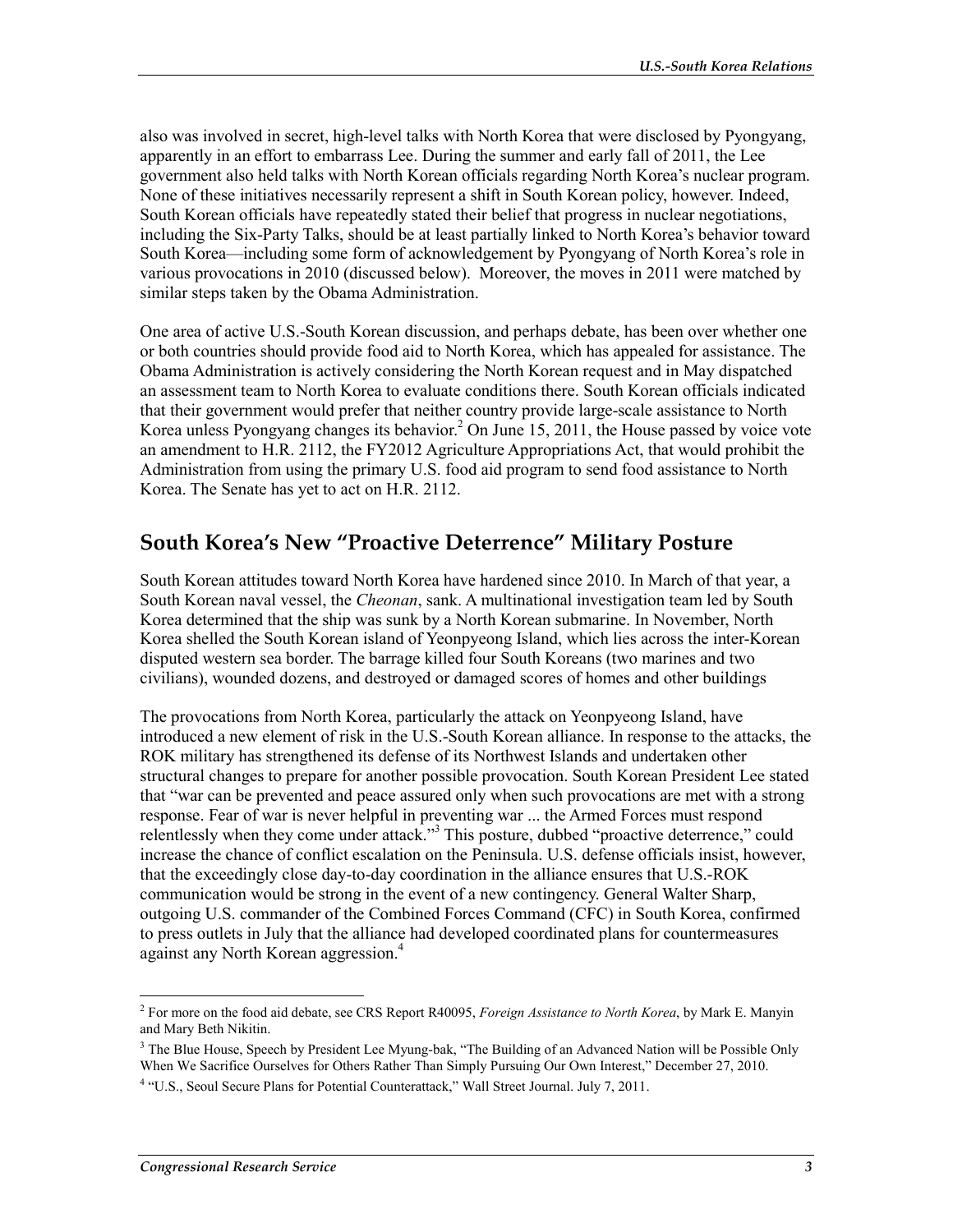## **Military Alliance Issues—Realignment, Agent Orange Dumping?, Rape Case**

In line with the overall strong state of U.S.-South Korea relations, a series of initiatives designed to enhance defense cooperation has strengthened the military alliance as well. Major realignment plans, ongoing arms sales, increasingly complex military exercises, and the transfer of operational control (Opcon) are among the items on the military-to-military agenda. (See "Security Relations and the U.S.-ROK Alliance" section below for more details.)

In the past, issues surrounding U.S. troop deployments have been a flashpoint for public disapproval of the military alliance. Recently, however, analysts point out that even potential irritants to the relationship have been dealt with skillfully by the military officials in charge. In the spring of 2011, several U.S. veterans stated to U.S. news organizations that during the 1960s and 1970s they been ordered to bury chemicals, including the defoliant "Agent Orange" dioxin, on U.S. military bases in South Korea. United States Forces Korea (USFK) and South Korea's Ministry of the Environment began investigating and testing samples at the sites, some of which are on land that has been returned to South Korea, to see if there are signs of contamination. In the weeks after the revelations, USFK officials won praise from across the South Korean political spectrum for their speed, transparency, and humbleness in responding. In late September 2011, a U.S. soldier was accused of raping an 18-year old girl near his unit. The U.S. government promised full cooperation with the investigation, several high-level U.S. officials quickly issued apologies and expressions of regret over the incident, and USFK agreed to hand over the suspect to Korean custody following the soldier's reported confession. Although both of these examples have drawn criticism and could draw wider condemnation, it appears as though officials on both sides have worked together expeditiously to quell distrust of the U.S. military among the Korean public.

#### **Congressional Concern about U.S. Troop Deployments**

In 2011, some Members of Congress have raised strong concerns with existing plans to relocate U.S. bases in South Korea and "normalize" the tours of U.S. troops there, including longer stays with family members accompanying them. In May 2011, Senators Carl Levin, John McCain, and James Webb issued a statement that urged a reconsideration of the existing plans for U.S. military presence in the Asia Pacific, including the current agreements in South Korea. A Government Accountability Office (GAO) report requested by members of the Senate Appropriations Committee released in May 2011 concluded that the Department of Defense had not demonstrated a "business case" to justify the tour normalization initiative, nor considered alternatives.<sup>5</sup> In June 2011, the Senate Armed Services Committee passed amendments to the 2012 Defense Authorization bill (S. 1253) that, if adopted, would prevent the obligation of any funds for tour normalization until further reviews of the plan are considered and a complete plan is provided to Congress. Critics of the Senators' call to overhaul existing plans say that such changes could restrict U.S. military capabilities and readiness as well as jeopardize hard-fought agreements designed to make U.S. presence more politically sustainable in South Korea.<sup>6</sup>

<sup>5</sup> Report found at http://www.gao.gov/products/GAO-11-316.

<sup>6</sup> Bruce Klingner, "Proposed Re-Realignment for Northeast Asia Ignores Strategic Realities," *Heritage Foundation WebMemo #3262*, May 18, 2011.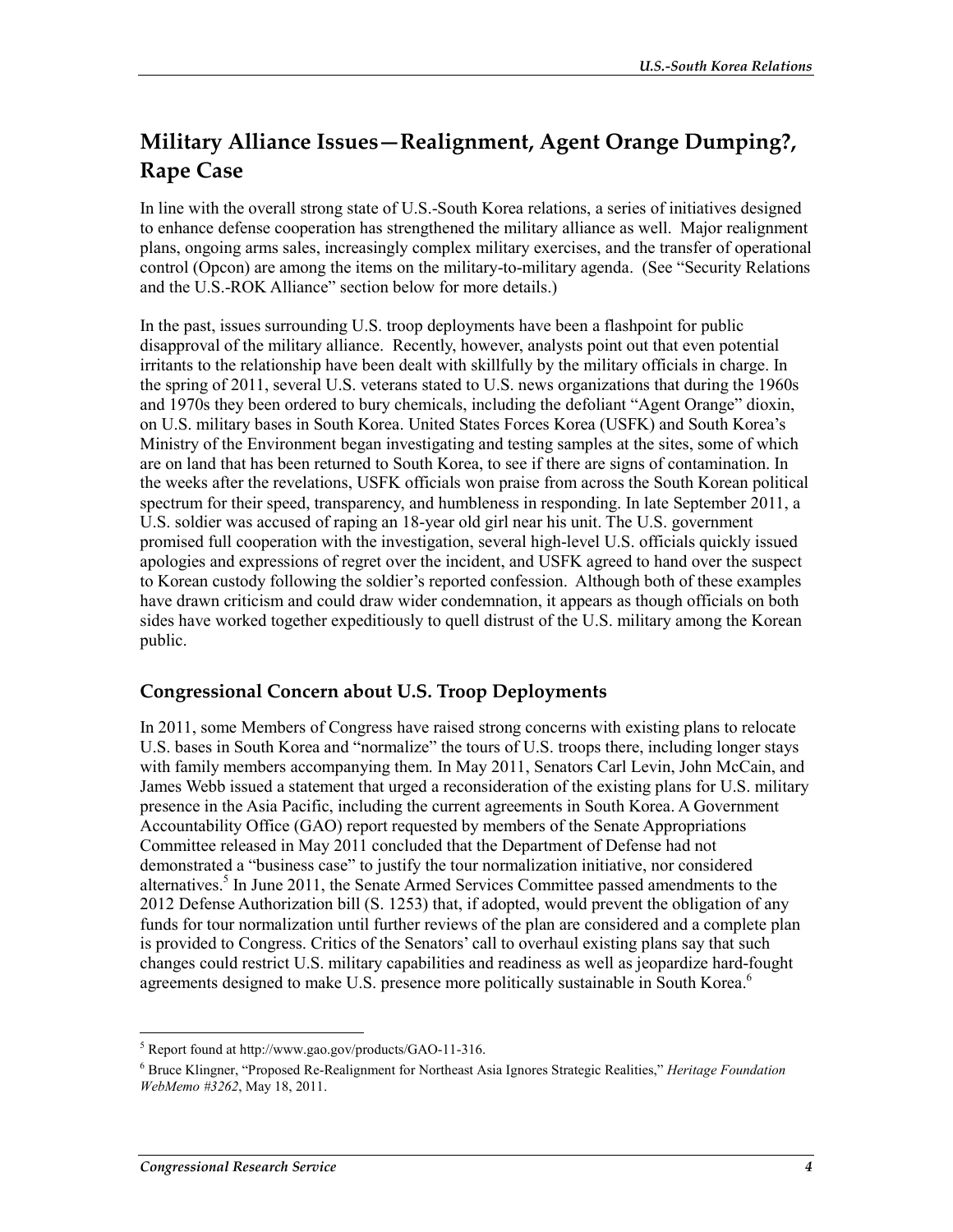### **President Lee's Influence Waning?**

In April 2011, President Lee's ruling Grand National Party (GNP) lost three of four national-level by-elections for seats in the unicameral National Assembly. Many interpreted the results as a sign that the opposition Democratic Party (DP) may perform well in next year's elections for South Korea's National Assembly (scheduled for April 2012) and/or presidency (scheduled for December 2012). The DP generally has been critical of President Lee's and President Obama's tough policy toward North Korea. Its members tend to be more willing to question various aspects of the U.S.-South Korea alliance, and most have opposed the Korea-U.S. Free Trade Agreement.

In reaction to the April 2011 election results, several GNP leaders resigned, and Lee replaced several members of his Cabinet. Many have observed that Lee's clout over the GNP has declined markedly due to the elections and his "lame duck" status.<sup>7</sup> A number of GNP members have declared their candidacy for the presidency. Thus far, the front-runner according to virtually all polls is an undeclared candidate, Ms. Park Geun-hye, whom Lee narrowly defeated in the GNP primary in 2007. The GNP continues to be divided between pro-Lee and pro-Park camps. Until the spring of 2011, the pro-Lee factions generally were ascendant.

In early July 2011, a new GNP leadership team was selected through a combination of GNP members' votes and a random telephone survey of South Korean citizens. Many analysts interpreted the results as further evidence of Lee's declining clout. The top two vote-getters including the new GNP chairman, Hong Chun-pyo—are seen as closely tied to Park Geun-hye. Three of the five members chosen for the leadership council are in their 40s, making the GNP's current leadership team one of the youngest in memory.

Lee's apparently diminished clout likely will make it difficult for him to undertake major new or controversial initiatives. Most major issues in U.S.-South Korean relations are likely to be insulated from Lee's political fortunes, for at least two reasons: (1) the institutional dominance of South Korea's presidency; and (2) the GNP's continued control over the National Assembly. The link between South Korean politics and U.S. interests could become more direct, however, if new sources of bilateral controversy flare up or if the "progressive" camp, led by the DP, should win a majority in the April 2012 National Assembly elections.

## **South Korea's Pyeongchang Chosen to Host 2018 Winter Olympics**

In a sign of South Korea's continued emergence as a global player, International Olympic Committee (IOC) delegates in early July 2011 voted overwhelmingly to award the 2018 Olympics to Pyeongchang, a city of 40,000 located about 110 miles east of Seoul. Pyeongchang had lost in the final round of two previous bids, in 2003 (for the 2010 Games, which were awarded to Vancouver) and in 2007 (for the 2014 Games, which will be held in Sochi, Russia). South Korea's bids at the time were criticized for the lack of world-class facilities in Pyeongchang. In response, the South Korean government and various companies cooperated to spend billions of dollars in new facilities and infrastructure in and around the city. According to one report, between 2011 and 2018 the government plans to spend roughly 20 trillion won

 $\frac{1}{7}$  Lee is in year four of his five year term. By law, South Korean presidents cannot run for re-election.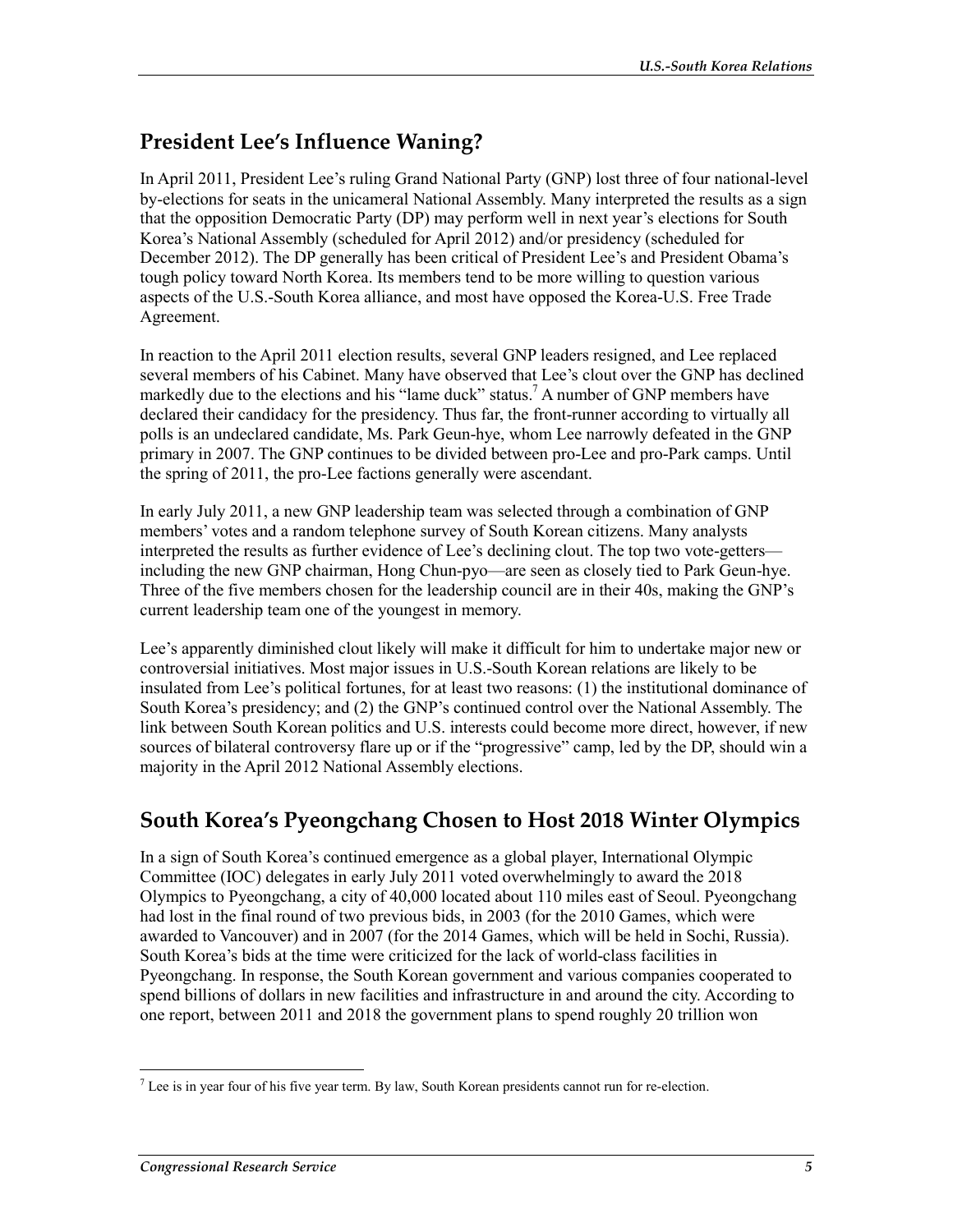(approximately \$19 billion), including around \$3 billion for a high-speed rail connection to  $\widetilde{\text{Seoul.}}^8$ 

In its two previous Winter Games bids, South Korea's proposals reportedly emphasized the Olympics' potential to help ease tensions between North and South Korea. In contrast, the 2018 bid—under the slogan of "New Horizons"—stressed Pyeongchang's ambitions to become a new regional winter sports center. After the result was announced, IOC President Jacques Rogge said that among the reasons for Pyeongchang's selection were that the bid "enjoys massive support from the government and the public," and that "the South Korean project will leave a tremendous legacy as ... a new winter sports hub in Asia."9

## **Overview**

While the U.S.-South Korea relationship is highly complex and multifaceted, five factors arguably drive the scope and state of U.S.-South Korea relations:

- the challenges posed by North Korea, particularly its weapons of mass destruction programs and perceptions in Washington and Seoul of whether the Kim regime poses a threat, through its belligerence and/or the risk of its collapse;
- the growing desire of South Korean leaders to use the country's middle power status to play a larger regional and, more recently, global role;
- increasingly, China's rising influence in Northeast Asia, which has become an integral consideration in many aspects of U.S.-South Korea strategic and (to a lesser extent) economic policymaking;
- South Korea's transformation into one of the world's leading economies—with a very strong export-oriented industrial base—which has led to an expansion of trade disputes and helped drive the two countries' decision to sign a free trade agreement; and
- South Korea's continued democratization, which has raised the importance of public opinion in Seoul's foreign policy.

Additionally, while people-to-people ties generally do not directly affect matters of "high" politics in bilateral relations, the presence of over 1.2 million Korean Americans and the hundreds of thousands of trips taken annually between the two countries has helped cement the two countries together. $10$ 

<sup>1</sup> 8 In-Soo Nam, "Get Ready For The Olympic Spendathon," The Wall Street Journal, Korea Real Time blog, July 7, 2011, 5:38 PM KST.

<sup>&</sup>lt;sup>9</sup> International Olympic Committee Press Release, "IOC Elects PyeongChang as the Host City of 2018 Olympic Winter Games," July 6, 2011.

<sup>&</sup>lt;sup>10</sup> For an estimate of the number of ethnic Koreans in the United States, see U.S. Census Bureau, "The Asian Population: 2000," Census Brief C2KBR/01-16, February 2002, Table 4.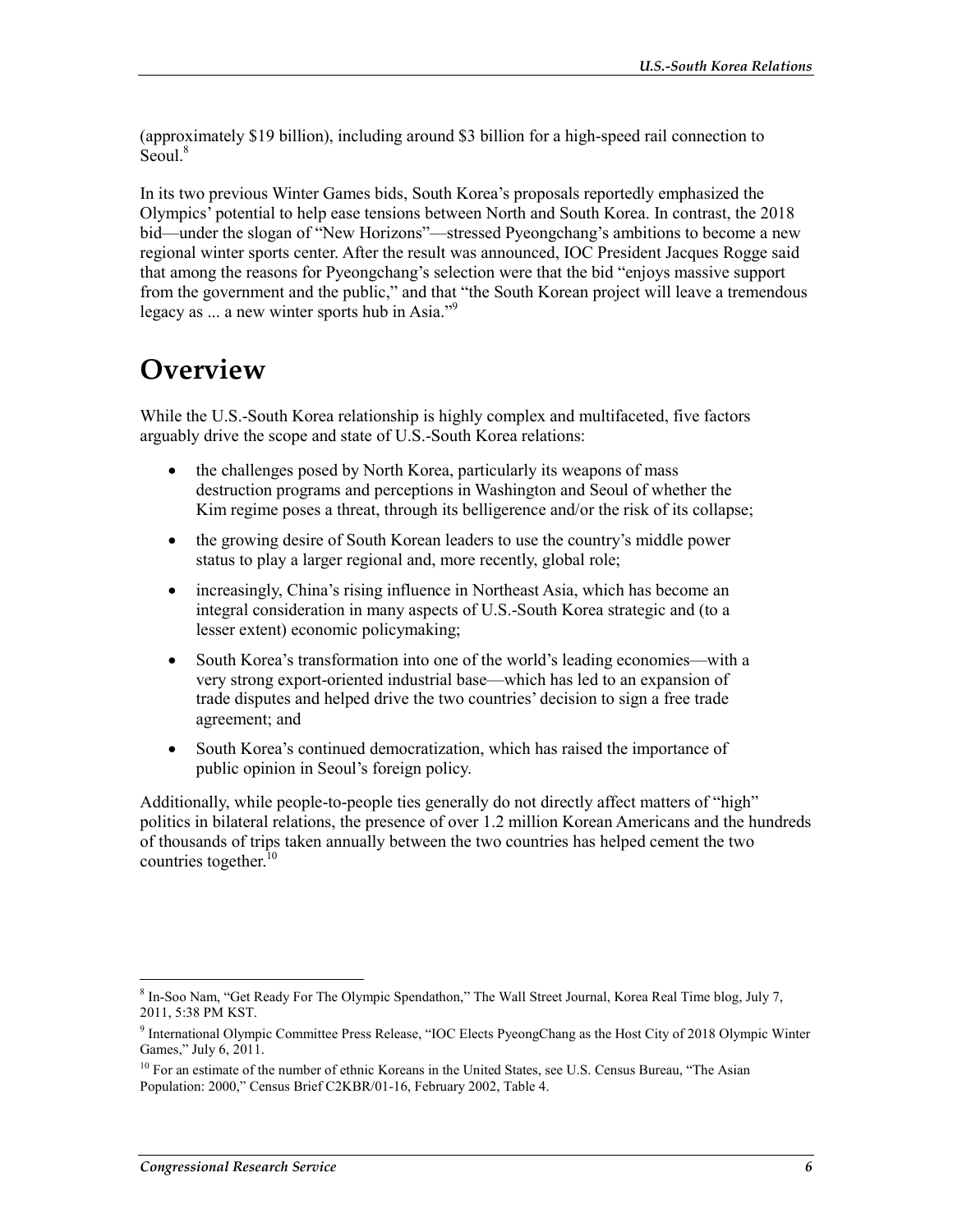

**Figure 1. Map of the Korean Peninsula** 

**Source:** Prepared by CRS based on ESRI Data and Maps 9.3.1; IHS World Data.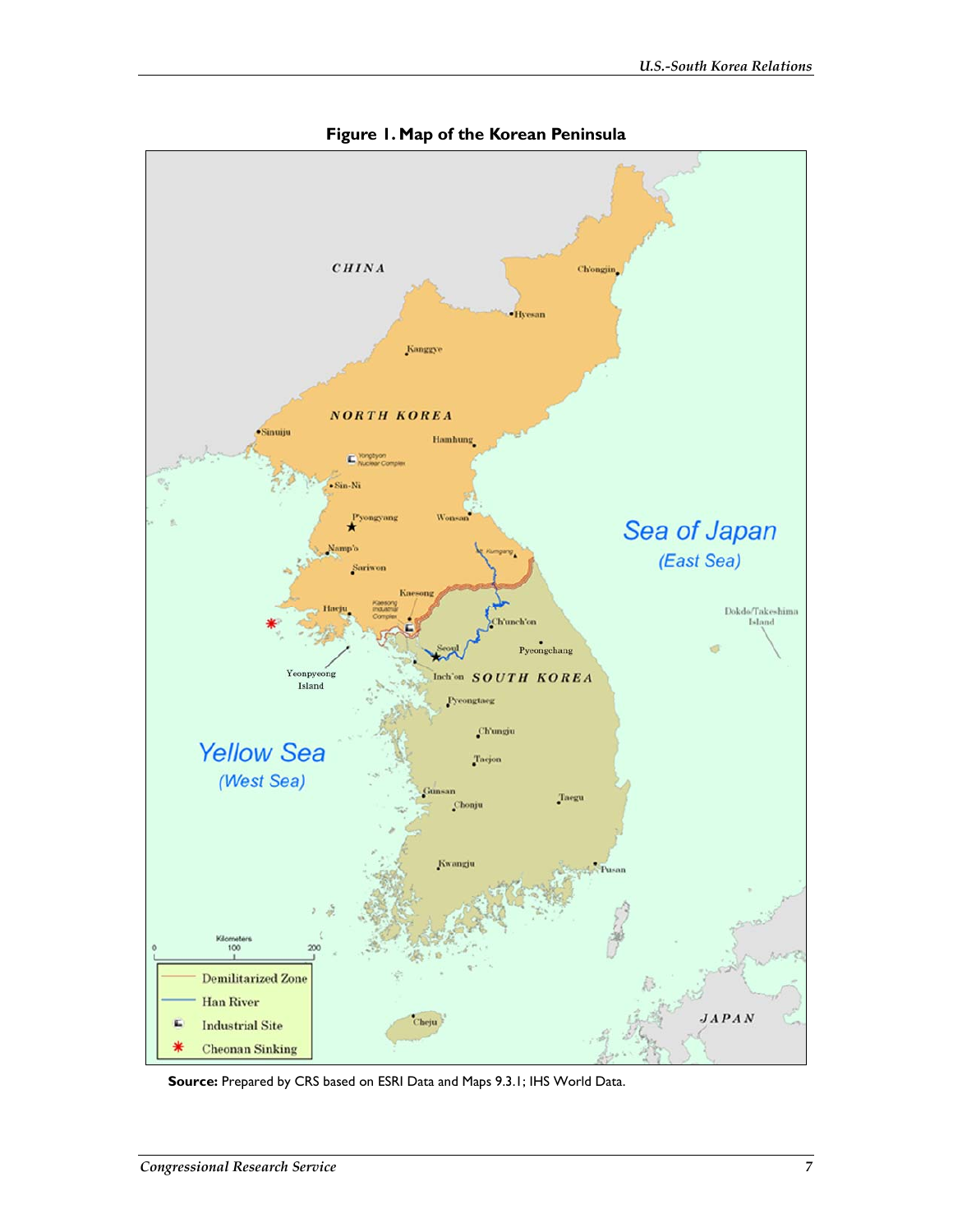Since late 2008, relations between the United States and South Korea have been arguably at their best state in nearly a decade, if not ever. Coordination over North Korea policy has been particularly close, with one high-level official in late 2009 describing the two countries as being "not just on the same page, but on the same paragraph."<sup>11</sup> At a summit in June 2009, the two parties signed a "Joint Vision" statement that foresees the transformation of the alliance's purpose from one of primarily defending against a North Korean attack to a regional and even global alliance, in which Washington and Seoul cooperate on a myriad of issues, including climate change, energy security, terrorism, economic development, and human rights promotion, as well as peacekeeping and the stabilization of post-conflict situations. Reflecting this evolution, in a June 2010 meeting with President Lee, President Obama referred to the alliance as "the lynchpin" for security in the Pacific region. This statement stirred some degree of anxiety in Tokyo; Japan has traditionally considered itself to be the most significant U.S. partner in the region.

Much of this closeness is due to the policies of President Lee, including his determination after assuming office to improve Seoul's relations with Washington. However, it is unclear how much domestic support exists for some of President Lee's policies. On North Korea, for instance, the United States and South Korea often have different priorities, with many if not most South Koreans generally putting more emphasis on regional stability than on deterring nuclear proliferation, the top U.S. priority. Currently, these differences have been masked by North Korea's general belligerence since early 2009 and to a large extent negated by President Lee's consistent stance that progress on the nuclear issue is a prerequisite for improvements in many areas of North-South relations. Also, President Lee's enthusiastic support for expanding the role of the U.S.-ROK alliance beyond the Korean Peninsula has come under domestic criticism.

Moreover, while large majorities of South Koreans say they value the U.S.-ROK alliance, many South Koreans are resentful of U.S. influence and chafe when they feel their leaders offer too many concessions to the United States. This is particularly the case among Korea's left-of-center, or "progressive" groups, who bitterly oppose much of President Lee's policy agenda and his governing style.

Thus, it is unclear how sustainable the current bilateral intimacy is likely to be, particularly beyond 2011. South Korea's legislative and presidential elections in 2012 could erode some of the momentum established under Lee. Bilateral coordination will be particularly tested if South Korea's progressives retake the presidential office (called the Blue House) and/or the National Assembly.

## **Historical Background**

The United States and South Korea have been allies since the United States intervened on the Korean Peninsula in 1950 and fought to repel a North Korean takeover of South Korea. Over 33,000 U.S. troops were killed and over 100,000 were wounded during the three-year conflict. On October 1, 1953, a little more than two months after the parties to the conflict signed an armistice agreement, the United States and South Korea signed a Mutual Defense Treaty, which provides that if either party is attacked by a third country, the other party will act to meet the common danger. The United States maintains about 28,500 troops in the ROK to supplement the 650,000 strong South Korean armed forces. South Korea deployed troops to support the U.S.-led military

<sup>&</sup>lt;u>.</u> <sup>11</sup> December 2009 interview.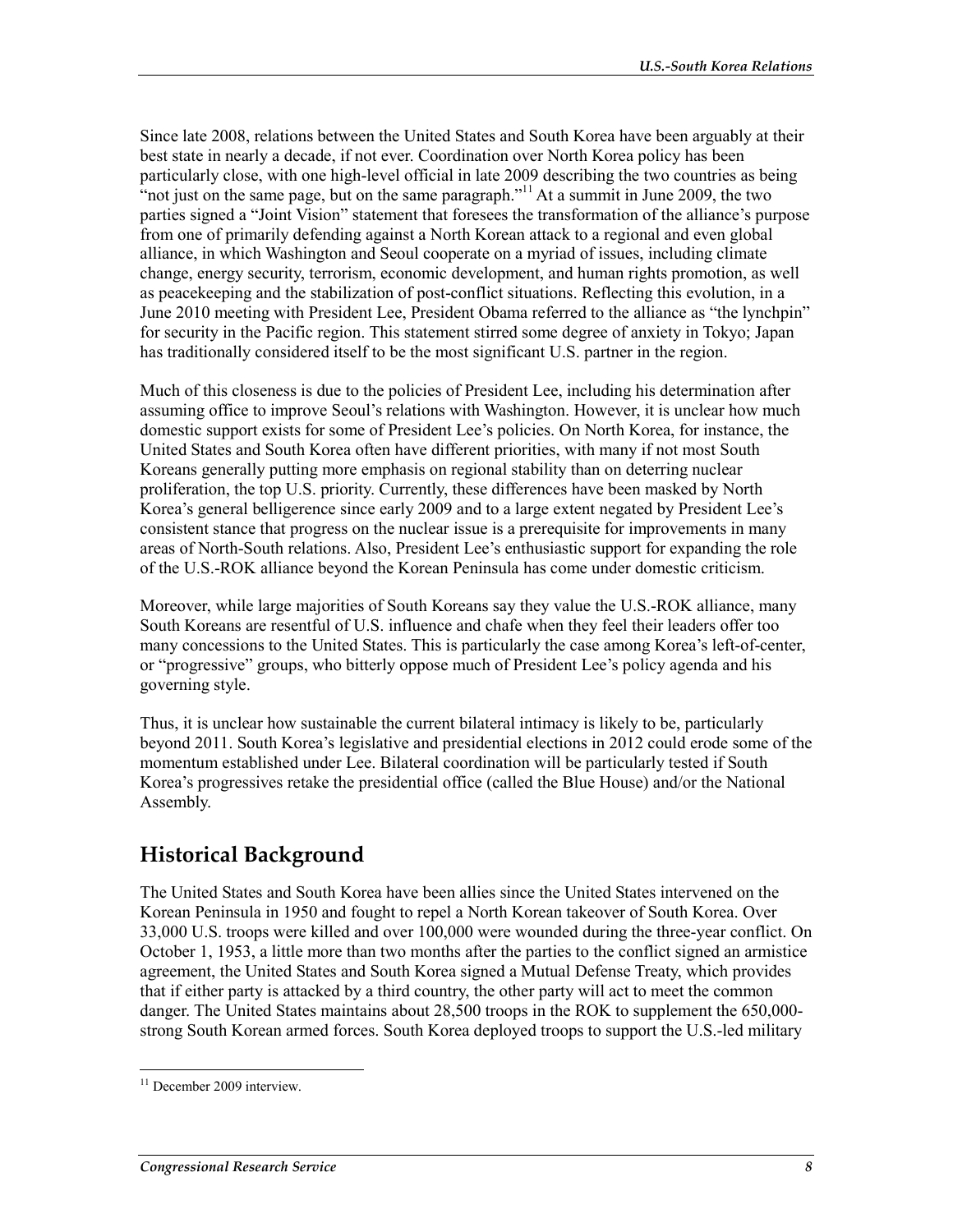campaign in Vietnam. South Korea subsequently has assisted U.S. deployments in other conflicts, most recently by deploying over 3,000 troops to play a non-combat role in Iraq and over 300 noncombat troops to Afghanistan.

Beginning in the 1960s, rapid economic growth propelled South Korea into the ranks of the world's largest industrialized countries. For over a decade, South Korea has been one of the United States' largest trading partners. Economic growth also has helped transform the ROK into a mid-level regional power that can influence U.S. policy in Northeast Asia, particularly the United States' approach toward North Korea.

# **North Korea in U.S.-ROK relations**

## **Policy Coordination**

Dealing with North Korea is the dominant strategic element of the U.S.-South Korean relationship. Since breakdown of the Six-Party Talks in late 2008 and North Korea's second nuclear test in May 2009, coordination over North Korea policy has been remarkably close. South Korea's growing economic, diplomatic, and military power has given Seoul a much more direct and prominent role in Washington's planning and thinking about how to deal with Pyongyang. One indicator of South Korea's centrality to diplomacy over North Korea is that no successful round of the Six-Party nuclear talks has taken place when inter-Korean relations have been poor.

For much of the 2000s, policy coordination between the United States and South Korea was difficult, sometimes extremely so, because the countries' policies toward Pyongyang were often out-of-synch, and at times and in many ways contradictory. Presidents Kim Dae-jung (1998- 2003) and Roh Moo-hyun (2003-2008) pursued a "sunshine policy" of largely unconditional engagement with North Korea that clashed with the harder policy line pursued by the Bush Administration until late 2006. President Roh, who was elected in part because of his embrace of massive anti-American protests that ensued after a U.S. military vehicle killed two Korean schoolgirls in 2002, also alarmed U.S. policymakers by speaking of a desire that South Korea should play a "balancing" role among China, the United States, and Japan in Northeast Asia. Despite this, under Roh's tenure, South Korea deployed over 3,000 non-combat troops to Iraq the third-largest contingent in the international coalition—and the two sides initiated and signed the KORUS FTA. Although relations between the two capitals improved dramatically after President Lee Myung-bak's 2008 inauguration, his tougher stance toward North Korea was not always aligned with the late Bush Administration's push for a nuclear deal with North Korea.

#### **Coordination over the** *Cheonan* **Sinking**

The two Administrations' closeness has been both confirmed and cemented by their coordinated reaction to the March 2010 sinking of a South Korean naval vessel, the *Cheonan*. Forty-six South Korean sailors died in the incident. A multinational investigation team led by South Korea determined that the ship was sunk by a North Korean submarine.<sup>12</sup> In the wake of the sinking,

<sup>&</sup>lt;sup>12</sup> The cause of the *Cheonan's* sinking has become highly controversial in South Korea. While most conservatives believe that North Korea was responsible for explosion, many who lean to the left have criticized the investigation team as biased or argue that its methodology was flawed. Alternative theories for the sinking have been swirling on the (continued...)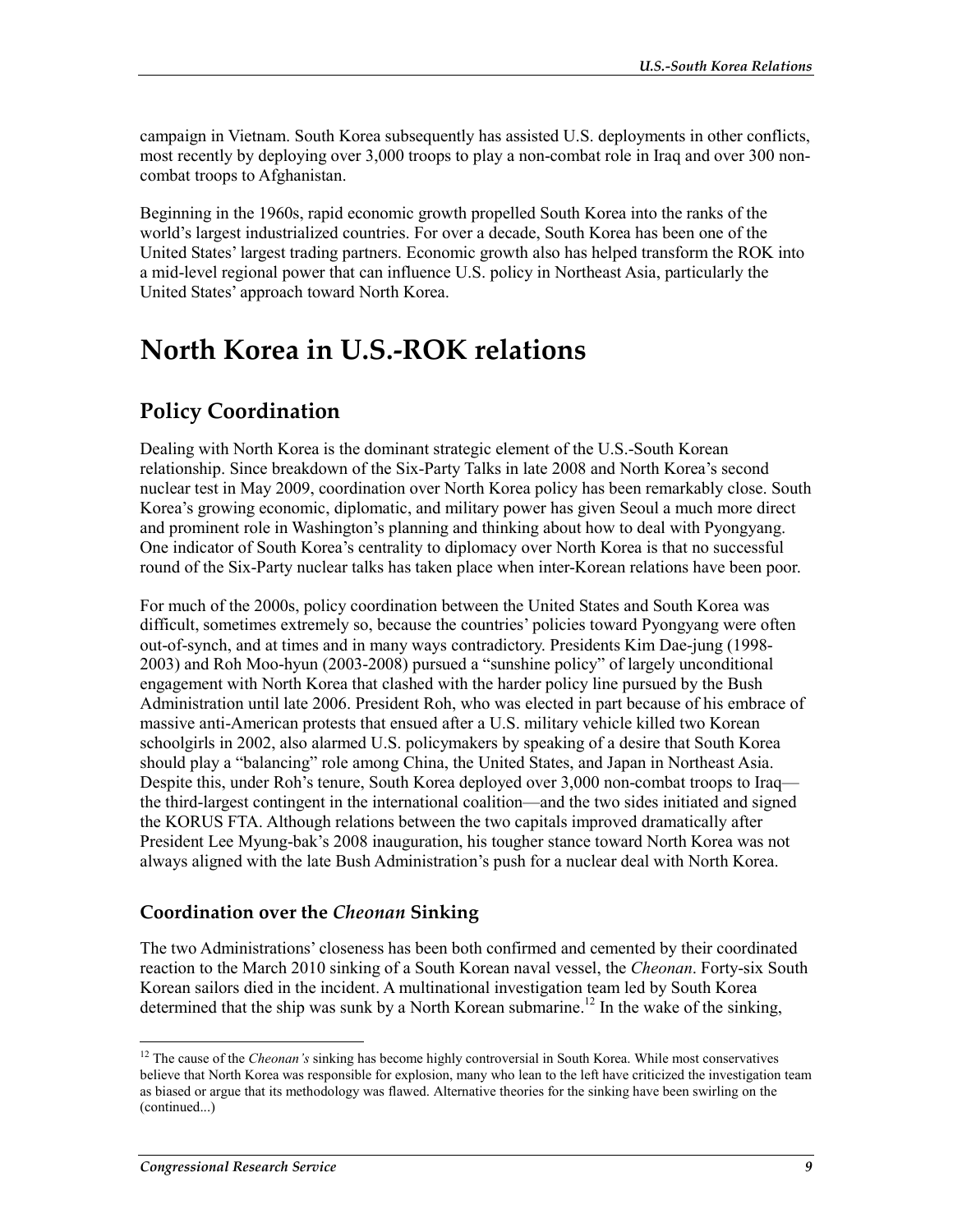U.S.-South Korean cooperation was underscored by a series of military exercises in the waters surrounding the peninsula, as well as symbolic gestures such as the joint visit of Secretary of State Clinton and Secretary of Defense Gates to the Demilitarized Zone (DMZ). During the visit, a new set of unilateral U.S. sanctions targeting North Korea were announced.<sup>13</sup>

#### **New Revelations of North Korea's Uranium Enrichment Capabilities14**

In November 2010, the relative quietude in North Korea's relations with South Korea and the United States that had predominated in the months after the *Cheonan* sinking was shattered by two events. First, North Korea showed Dr. Siegfried Hecker, the former head of the U.S. Los Alamos National Laboratory, a new "ultra-modern" uranium enrichment facility with 2,000 centrifuges that the North Koreans said is producing low enriched uranium destined for fuel for a new light-water nuclear reactor that is under construction. The revelation confirmed longstanding fears that North Korea has been developing an alternative, uranium-based nuclear program to complement or replace its existing plutonium-based facilities. Although Dr. Hecker has said that the centrifuge plant and the new reactor appear to be designed primarily for civilian nuclear power, the uranium facilities could also be used to produce fissile material suitable for nuclear weapons.<sup>15</sup>

#### **North Korea's Artillery Attack Against South Korea**

Second, on November 23, only days after the uranium revelations, North Korean artillery units fired over 150 shells on to and around Yeonpyeong Island, across the North-South disputed western sea boundary.<sup>16</sup> North Korea claimed that the South Korean military had fired first, during routine U.S.-ROK exercises in the area. According to one report, about half the North Korean shells hit the island. The barrage killed four South Koreans (two marines and two civilians), wounded dozens, and destroyed or damaged scores of homes and other buildings.<sup>17</sup> It was North Korea's first direct artillery attack on ROK territory since the 1950-1953 Korean War.

<sup>(...</sup>continued)

Korean blogosphere. Additionally, polls indicate many if not most Koreans believe the Lee government attempted to exploit the incident during local elections held across the nation in early June. Though Lee's conservative Grand National Party suffered notable losses, polls indicate that local issues, rather than North Korea policy, were more significant factors determining voting behavior.

<sup>13</sup> For more information, see CRS Report R41438, *North Korea: Legislative Basis for U.S. Economic Sanctions*, by Dianne E. Rennack.

<sup>&</sup>lt;sup>14</sup> For more on North Korea's suspected nuclear capabilities and the diplomacy surrounding them, see CRS Report RL34256, *North Korea's Nuclear Weapons: Technical Issues*, by Mary Beth Nikitin, and CRS Report R41259, *North Korea: U.S. Relations, Nuclear Diplomacy, and Internal Situation*, by Emma Chanlett-Avery.

<sup>&</sup>lt;sup>15</sup> Siegfried S. Hecker, "A Return Trip to North Korea's Yongbyon Nuclear Complex," Center for International Security and Cooperation, Stanford University, November 20, 2010.

<sup>&</sup>lt;sup>16</sup> This "Northern Limit Line" (NLL) was drawn in 1953 by the United Nations Command in South Korea because the Korean War armistice signed earlier that year did not establish a maritime boundary between the two Koreas. North Korea first protested the NLL's legitimacy in 1953, and since that time has periodically issued rhetorical challenges against the line. North Korea ships, including some naval vessels, also have occasionally crossed the line, sparking inter-Korean naval clashes in 1999, 2002, and 2009.

<sup>&</sup>lt;sup>17</sup> Stratfor.com, "Satellite Imagery: Tactical Details of the Korean Artillery Exchange," November 30, 2010.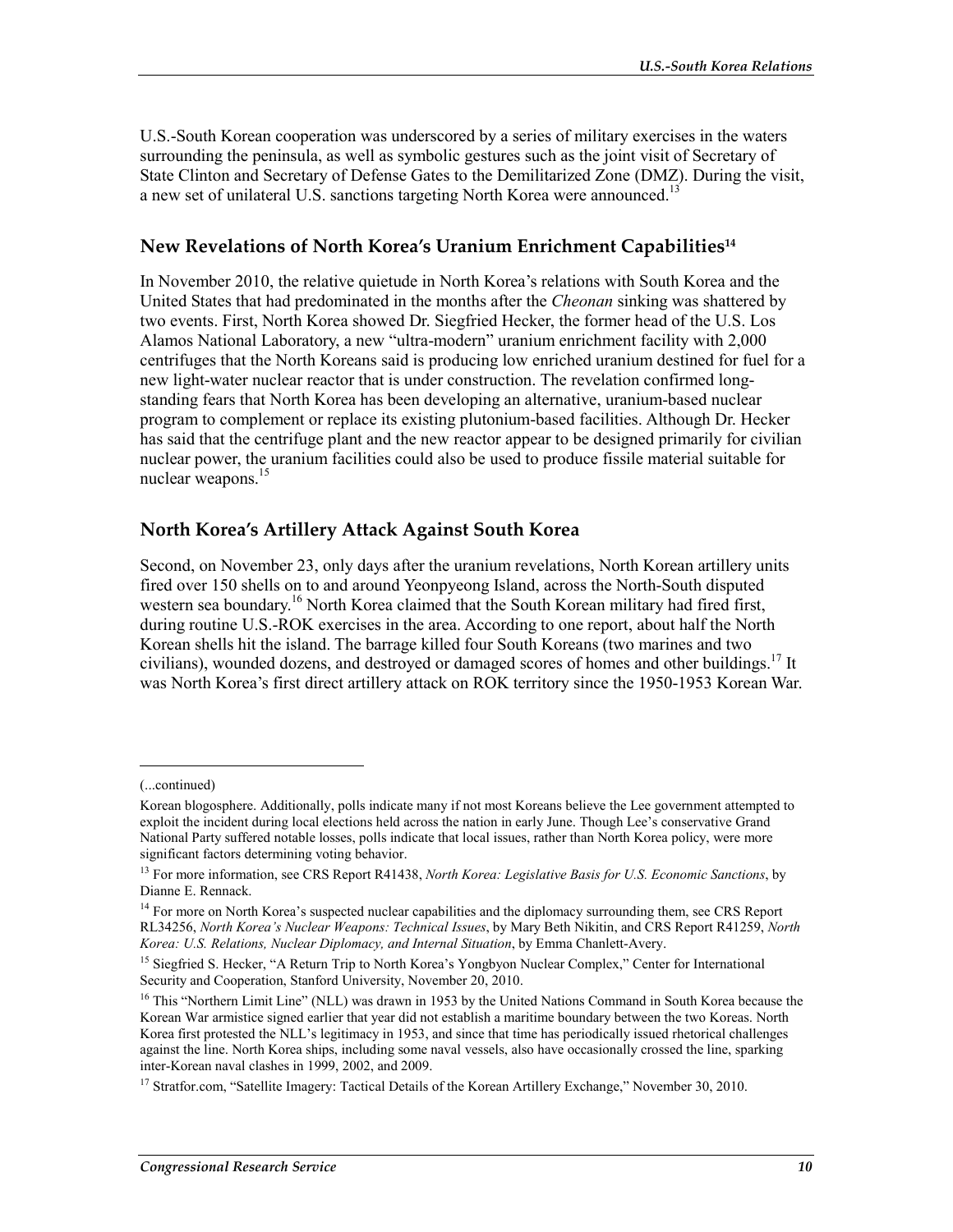South Korea responded by shooting 80 shells at North Korea. An official North Korean media outlet later said that the South Korean civilian deaths were "regrettable."<sup>18</sup>

The attacks prompted a number of responses:

- South Korea and the United States held large-scale naval exercises in the Yellow Sea area with the USS *George Washington* aircraft carrier strike group. In the months immediately after the *Cheonan* sinking, the U.S. and South Korea had refrained from staging exercises in the Yellow Sea area, after China had warned of its sensitivity to military activities there.
- In a nationally televised speech, Lee announced that South Korea would no longer hold back on retaliating for North Korean provocations. President Lee and the South Korean military have come under strong domestic criticism for what was widely perceived as faulty military preparation and a delayed counterattack, prompting the defense minister to resign. His successor stated that if attacked in the future, South Korea would consider using its air force to strike back in North Korean territory.<sup>19</sup>
- China, after consulting widely among the other negotiating parties, proposed a meeting of participants in the Six-Party Talks to stabilize the situation. South Korea, the United States, and Japan rejected such a move, saying that it would only reward North Korea's attack and was premature without signs that North Korea would change its behavior.
- Instead, the three countries stepped up trilateral cooperation and called on China to do more to pressure North Korea. Secretary of State Clinton met in Washington, DC, with the South Korean and Japanese foreign ministers, where the three condemned North Korea's attack, affirmed their solidarity in dealing with North Korea, and discussed cooperation on a range of regional and global issues. Relatedly, for the first time, South Korea sent military observers to a U.S. and Japanese joint military exercise.20

# **Inter-Korean Relations**

Relations between the two Koreas have deteriorated markedly since Lee's February 2008 inauguration. After 10 years of Seoul's "sunshine" policy of largely unconditioned reconciliation with North Korea, the Lee government entered office insisting on more reciprocity from and

<sup>&</sup>lt;sup>18</sup> "DPRK KPA Supreme Command's Communique on Artillery Gunfire Along Inter-Korean Border," Pyongyang Korean Central Broadcasting Station in Korean, November 23, 2010, translated by Open Source Center KPP20101123106004; "DPRK Commentary Says 23 Nov Clash Due to US, Civilian Casualties 'Very Regrettable'," Korean Central News Agency, November 27, 2010.

<sup>&</sup>lt;sup>19</sup> "Full Text' of ROK President Lee's 29 November 'Address to the Nation," *Yonhap*, November 29, 2010. Lee said that for decades, South Korea had "tolerated provocations by the North time and again.… South Korea nonetheless endured these continual provocations because we entertained a slight hope that the North would change course someday.... At long last, we came to a realization that ... that prolonged endurance and tolerance will spawn nothing but more serious provocations. If the North commits any additional provocations against the South, we will make sure that it pays a dear price without fail."

<sup>&</sup>lt;sup>20</sup> See, for instance, State Department Press Release, "Trilateral Statement Japan, Republic of Korea, and the United States," December 6, 2010.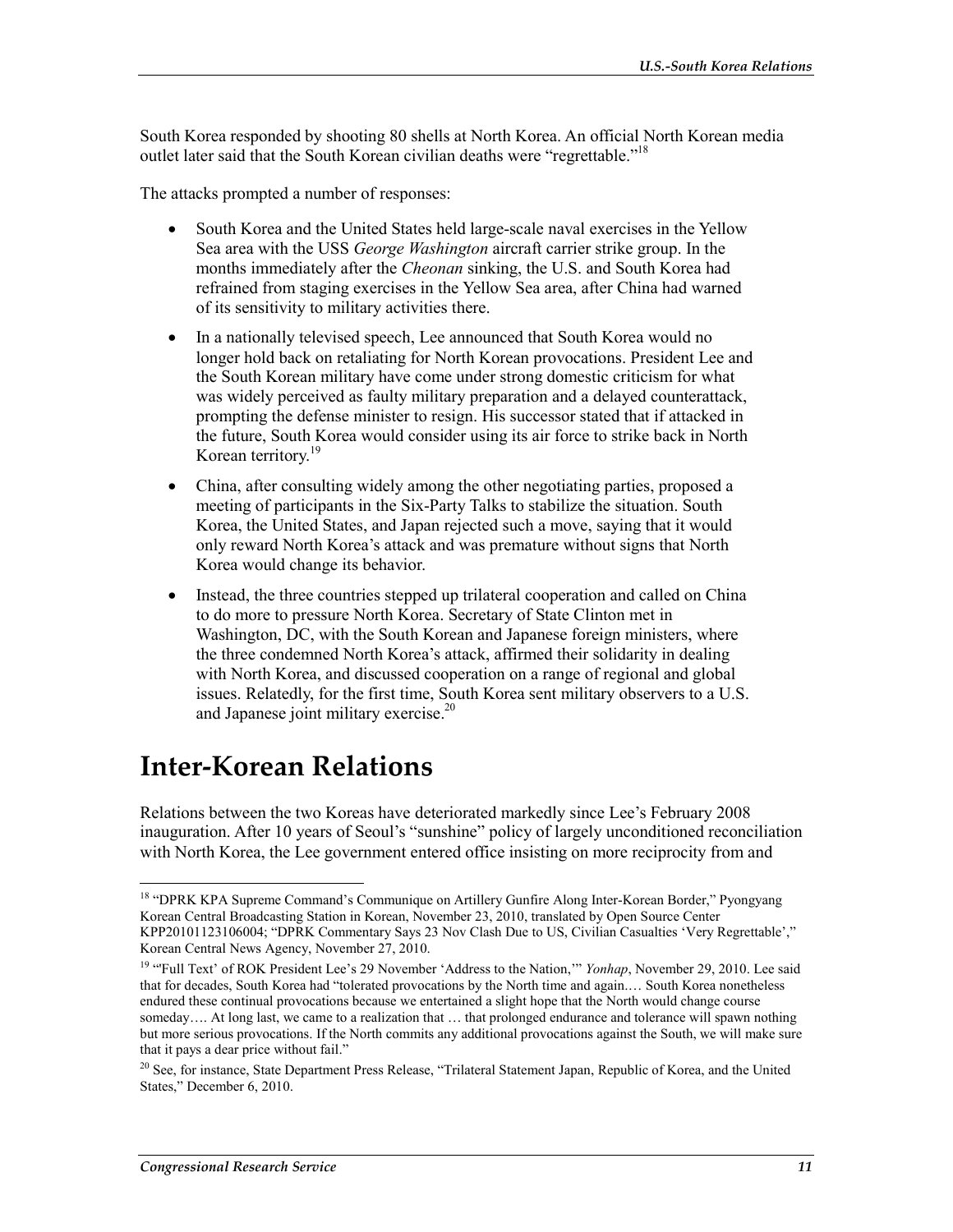conditionality toward Pyongyang. Most importantly, the Lee government announced that it would review the initiation of new large-scale inter-Korean projects agreed to before Lee took office, and that implementation would be linked to progress in denuclearizing North Korea. In another reversal of his predecessors' policies, Lee's government has been openly critical of human rights conditions in North Korea. His administration also offered to continue humanitarian assistance provided North Korea first requests such aid—and indicated that existing inter-Korean projects would be continued.

North Korea reacted to Lee's overall approach by unleashing a wave of invective against Lee and adopting a more hostile stance toward official inter-Korean activities. Inter-Korean relations have steadily worsened since then, to the point that by September 2010, nearly all of the inter-Korean meetings, hotlines, tours, exchanges, and other programs that had been established during the "sunshine" period have been suspended or severely curtailed.<sup>21</sup> Whether it is a coincidence or a cause, since Lee's inauguration North Korea has behaved more provocatively, with each provocation leading South Korea to take a harder line, which in turn has led North Korea to respond. $^{22}$ 

The most dramatic playing out of this dynamic occurred in the spring of 2010. In response to the sinking of the *Cheonan*, South Korea curtailed nearly all forms of North-South interaction, including all business transactions except for those associated with the inter-Korean industrial park in the North Korean city of Kaesong. Despite periodic restrictions, the Kaesong Complex continues to operate and has expanded slightly under Lee.<sup>23</sup>

In August 2010 Lee publicly floated the idea of creating a "reunification tax" that would help prepare South Korea for a future reuniting of the two Koreas. Previously, a loose consensus had prevailed in South Korea against openly discussing and planning for reunification in the short or medium term, because of fears of provoking Pyongyang and of the fiscal costs of absorbing the impoverished North. While few South Koreans advocate for actively trying to topple the Kim regime, the reunification tax proposal indicates how the *Cheonan* sinking has led many in the Lee government to view North Korea as more much more of an immediate danger than previously thought.

Polls of South Korean attitudes show widespread and increasing anger toward and concern about North Korea. Opinion toward North Korea hardened after the shelling of Yeonpyeong Island, with fewer Koreans expressing support for a return to the largely unconditional engagement with North Korea that occurred during the "sunshine policy" era. However, polls also show continued ambivalence toward Lee's approach and a desire among many, if not most, South Koreans for their government to show more flexibility toward Pyongyang.

<sup>&</sup>lt;sup>21</sup> Some figures quantify the downturn in relations from 2007 to 2008: official bilateral dialogues were down from 55 in 2007 to 6 in 2008; South Korea's governmental humanitarian assistance declined from 3.5 million *won* (\$215 million) to 0.4 million *won* (\$25 million); and government-run reunions of family members fell from over 3,600 to zero. After years of double-digit growth, inter-Korean trade registered a mere 1.2% increase from 2007 to 2008. Figures are from Ministry of Unification, "Inter-Korean Relations in 2008," February 2009. North-South Korean trade was just over \$1.8 billion in 2008.

<sup>&</sup>lt;sup>22</sup> Four actions by North Korea have had a particularly dramatic impact on South Korea's policy toward the North: the refusal to allow an independent South Korean investigation into the July 2008 fatal shooting of a South Korean tourist by a North Korean soldier at the Mt. Kumgang resort in North Korea, a nuclear test in May 2009, periodically placing greater restrictions on the inter-Korean industrial complex at Kaesong, and the sinking of the *Cheonan*.

<sup>23</sup> For more, see CRS Report RL34093, *The Kaesong North-South Korean Industrial Complex*, by Mark E. Manyin and Dick K. Nanto.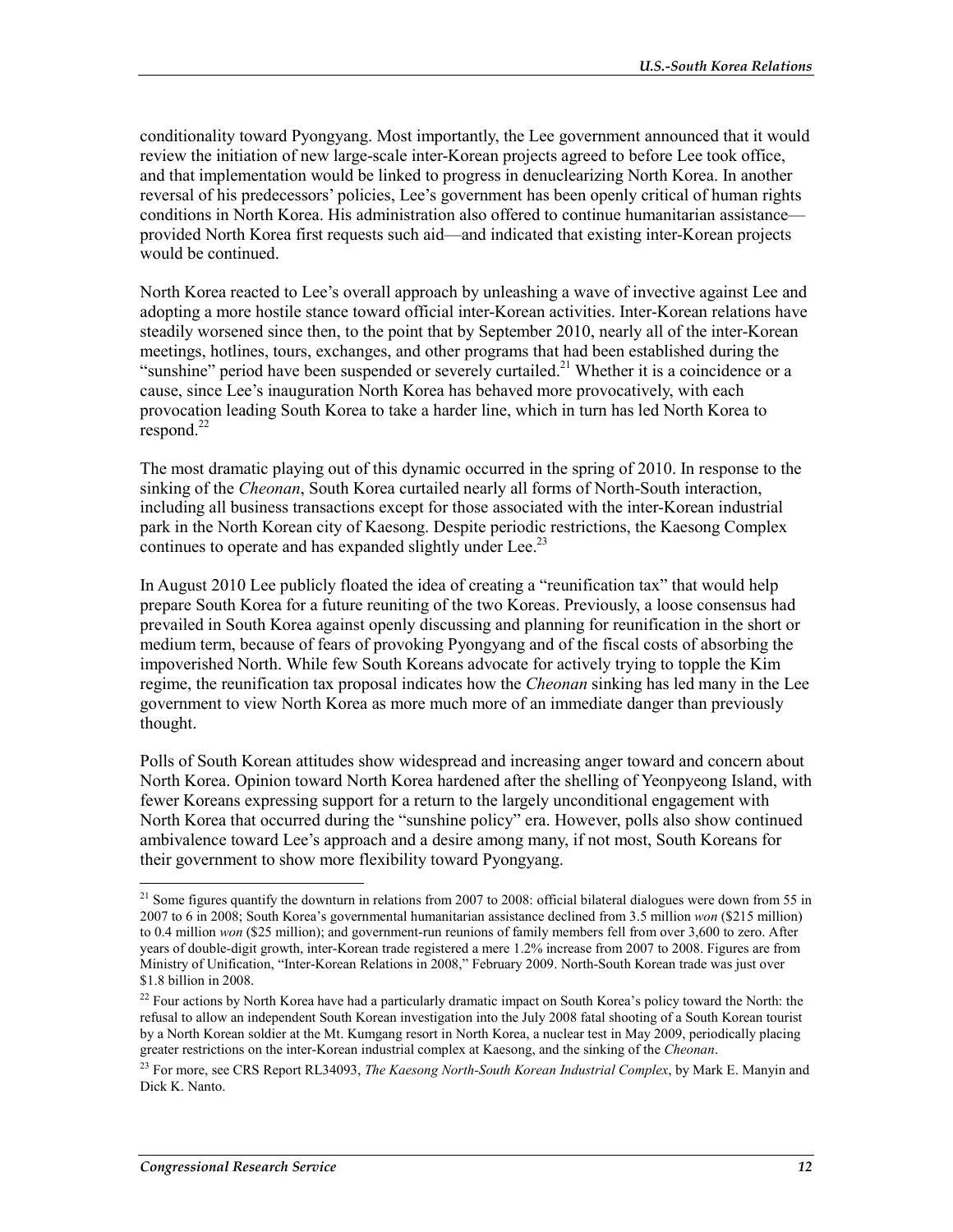In July 2009, South Korea began circulating to other governments and key private sector groups a proposal for a \$40 billion multilateral aid fund and development strategy that would help North Korea if Pyongyang denuclearized. According to the details provided by various media outlets, the proposal appears to be a continuation of Lee's "3,000 Policy" pledge during the 2007 presidential campaign to help raise North Korea's per capita income to \$3,000 over the next 10 years.<sup>24</sup> The proposal also appears to complement the "comprehensive" package the Obama Administration has indicated could be forthcoming if North Korea took positive steps on the nuclear front.

# **South Korea's Regional Relations**

Looking at their surrounding neighborhood, South Koreans sometimes refer to themselves as a "shrimp among whales." South Korea's relations with China and Japan, especially the latter, are fraught with ambivalence, combining interdependence and rivalry. Despite these difficulties, trilateral cooperation among the three capitals has increased over the past decade, particularly in the aftermath of the 2008 global financial crisis. Since 2008, leaders of the three countries have met annually in standalone summits and in 2010 agreed to undertake an official study of a trilateral FTA and to establish a secretariat in Seoul.<sup>25</sup>

### **Growing South Korea-Japan Cooperation**

A cooperative relationship between South Korea and Japan, both U.S. treaty allies, and among the three countries is in U.S. interests because it arguably enhances regional stability, helps coordination over North Korea policy, and boosts each country's ability to deal with the strategic challenges posed by China's rise. However, despite increased cooperation, closeness, and interdependence between the South Korean and Japanese governments, people, and businesses over the past decade, mistrust on historical and territorial issues continues to linger. South Korea and Japan have competing claims to the small Dokdo/Takeshima islands<sup>26</sup> in the Sea of Japan (called the East Sea by Koreans), and most South Koreans complain that Japan has not adequately acknowledged its history of aggression against Korea. For more than three generations beginning in the late  $19<sup>th</sup>$  century, Japan intervened directly in Korean affairs, culminating in the annexation of the Korean peninsula in 1910. Over the next 35 years, Imperial Japan all but attempted to wipe out Korean culture.<sup>27</sup>

President Lee came into office seeking to improve official South Korea-Japan relations, which had deteriorated markedly during President Roh's term. Under Lee, and throughout a succession of Japanese leaders, Cabinet and head-of-state meetings, including reciprocal visits, have become more routine. Cemented for the first time in years by a common strategic outlook on North Korea,

<sup>24</sup> Christian Oliver, "Seoul Plans \$40bn Aid Fund for N Korea," *Financial Times*, July 20, 2009. North Korea's 2009 per capita income was \$1,900, according to the CIA *World Factbook*.

<sup>&</sup>lt;sup>25</sup> From 1999-2007, trilateral summits were only held on the sidelines of the Association of Southeast Asian Nations' "Plus Three" summit (which included the 10 ASEAN countries plus China, Japan, and South Korea).

<sup>&</sup>lt;sup>26</sup> Since the end of World War II, South Korea has administered Dokdo/Takeshima.

 $27$  Many Koreans believe that the United States was complicit in this history, by reportedly informally agreeing in a 1905 meeting between U.S. Secretary of War William Taft and Japanese Prime Minister Taro Katsura that the United States would recognize Japan's sphere of influence over Korea in return for Japan doing the same for the United States in the Philippines.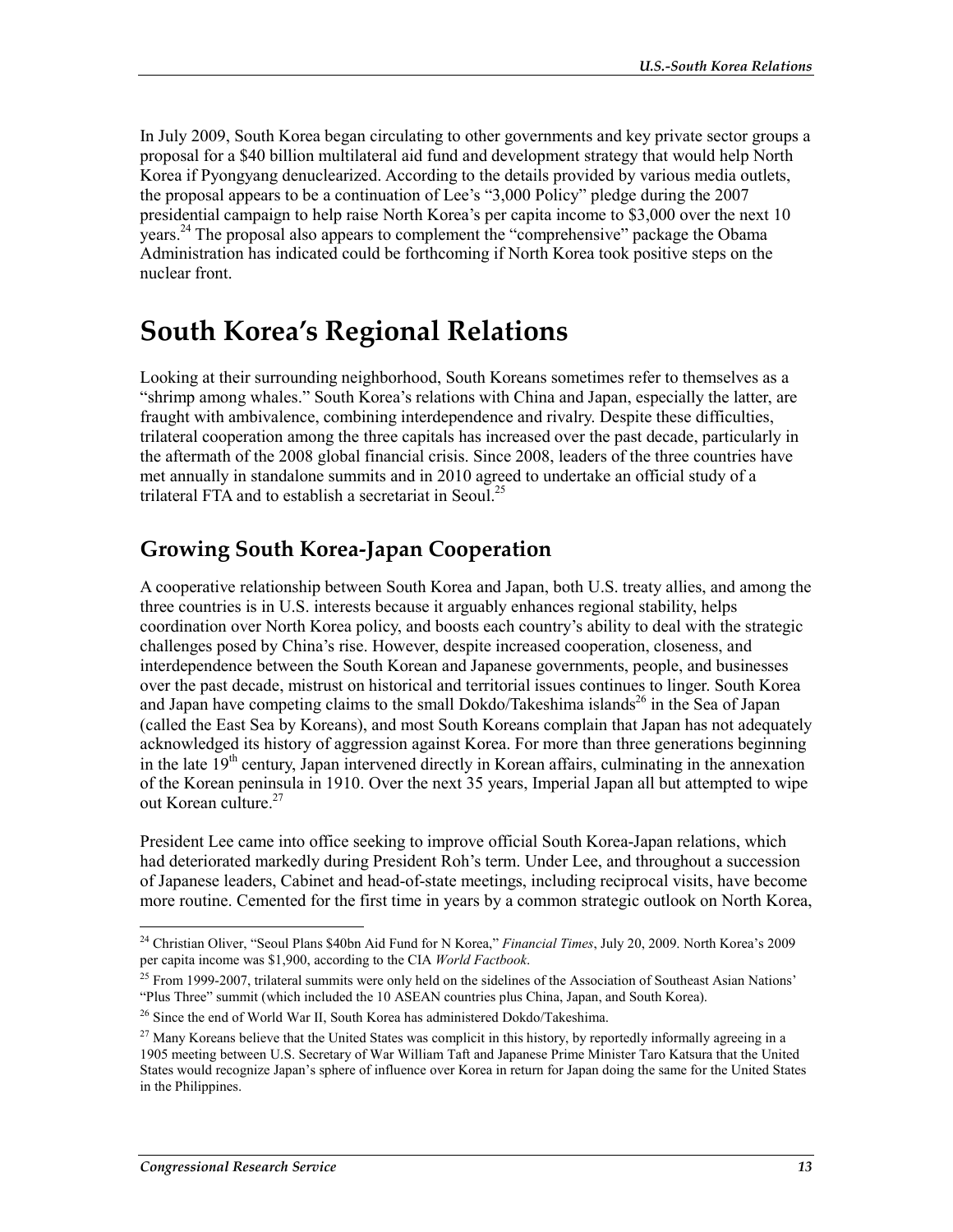trilateral South Korea-U.S.-Japan coordination over North Korea policy has been particularly close since the beginning of 2009 and has become even tighter since the sinking of the *Cheonan*. People-to-people ties have blossomed, with tens of thousands of Japanese and Koreans traveling to the other country every day. Tens of thousands of South Koreans, including some victims of Japan's colonial period, donated funds to Japan after the March 11 earthquake and tsunami off the coast of northeastern Japan. The South Korean and Japanese militaries also have stepped up their cooperation. Lee has given less public emphasis to flare-ups over history and the Dokdo/Takeshima territorial dispute. He also welcomed the most recent Japanese apology for its history of aggression, from Prime Minister Naoto Kan in August 2010, that recognized the  $100<sup>th</sup>$ anniversary of Japan's annexation. Many observers said that the apology, along with Kan's move to return thousands of antiquities taken from Korea during the occupation, were major reasons South Korean protests marking the anniversary were much smaller and less virulent than had been expected.

However, South Koreans' interest in forming significant new institutional arrangements with Japan is dampened by three factors. First, continued suspicions of Japan among the South Korean population place political limitations on how far and how fast Korean leaders can improve relations. Second, continued disagreements over Dokdo/Takeshima's sovereignty continue to weigh down the relationship. A key to this issue will be whether such disputes are contained or spill over into other areas of the relationship. Third, unlike Japan, South Korea generally does not view China as an existential challenge and territorial threat. South Korea also needs Chinese cooperation on North Korea. Accordingly, Korean leaders tend to be much more wary of taking steps that will alarm China. A factor that could change this calculation is if China is seen as enabling North Korean aggression, as most South Korean leaders believe was the case after the Yeonpyeong Island shelling.

Two indicators to watch over the coming months in South Korea-Japan relations are (1) whether the two countries can restart and complete free trade agreement negotiations that have been stalled since 2004, and (2) whether they can complete negotiations over an information sharing and an Acquisition and Cross-Servicing Agreement (ACSA), both of which would facilitate greater cooperation and coordination between the two countries' militaries. In March 2011, a Japanese Ministry of Education panel announced that middle school history textbooks must state that Dokdo/Takeshima is Japanese territory. South Koreans protested. Although the response appears to have been more muted than in the past, the ACSA and military information sharing talks have not been held since then. Another flare-up of the sovereignty dispute is expected to come in August, when Japan's Defense Ministry issues its annual white paper.

## **South Korea-China Relations**

China's rise influences virtually all aspects of South Korean foreign and economic policy. North Korea's growing economic and diplomatic dependence on China since the early 2000s has meant that South Korea must increasingly factor Beijing's actions and intentions into its North Korea policy. China's influence over North Korea has tended to manifest itself in two ways in Seoul. On the one hand, most South Korean officials worry that North Korea, particularly its northern provinces, is drifting into China's orbit. Kim Jong-il has made an unprecedented three trips to China in the 2010-2011 time period, and the two countries have greatly expanded economic cooperation between provinces straddling their border. For those on the political left in South Korea, this has been an argument against Lee's harder line stance toward inter-Korean relations, which they say has eroded much of South Korea's influence over North Korea. On the other hand,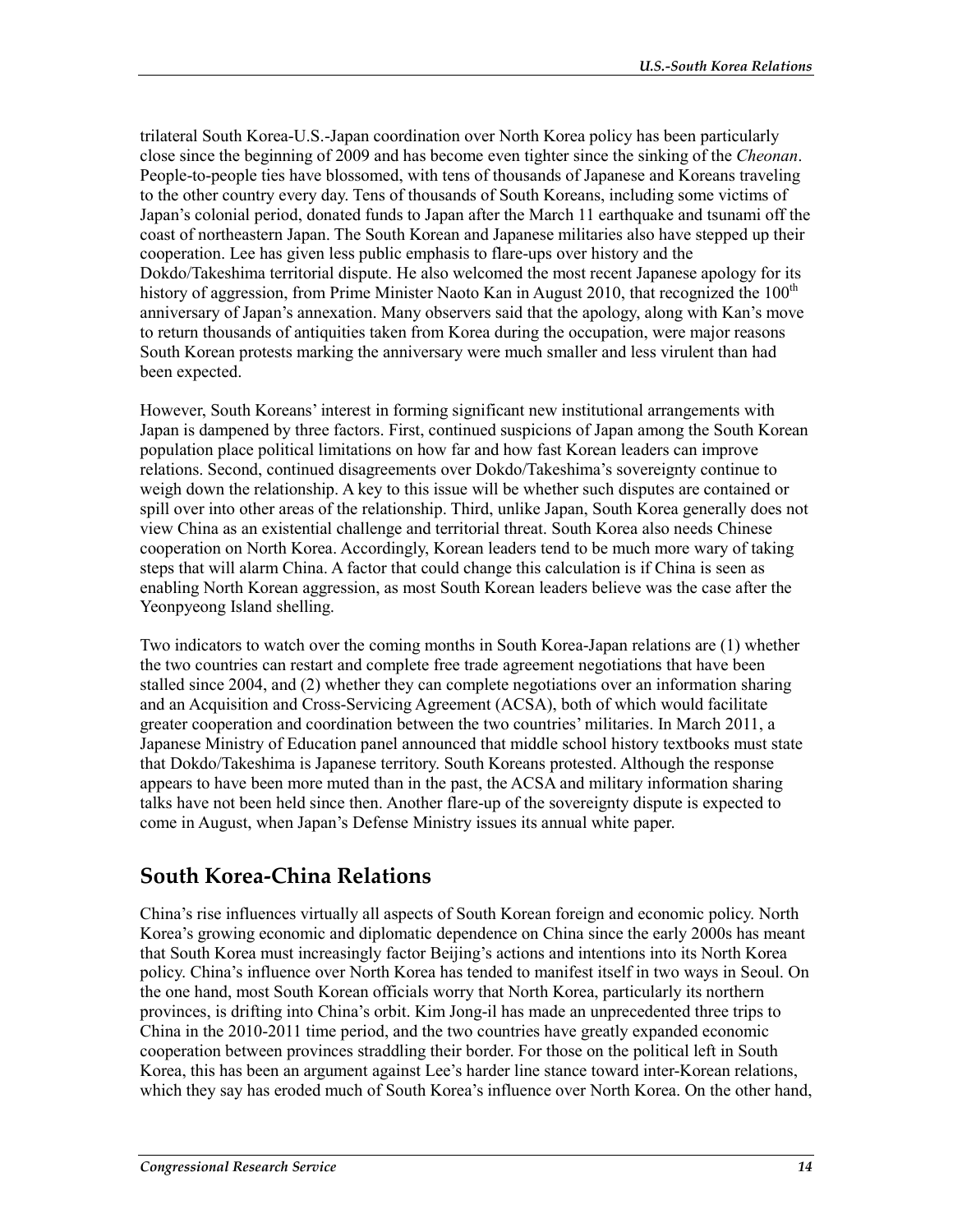China's continued support for North Korea, particularly its month-long delay in expressing public regret over the *Cheonan's* sinking and its perceived backing of Pyongyang after the Yeonpyeong Island shelling, has angered many South Koreans, particularly conservatives. Many South Korean conservatives also express concern that their Chinese counterparts have been unwilling to discuss plans for dealing with various contingencies involving instability in North Korea. Furthermore, South Koreans' concerns about China's rise have been heightened by China's increased assertiveness around East Asia in recent years, particularly its vocal opposition in 2010 to U.S.- South Korean naval exercises in the Yellow Sea.

Since China's 2001 entry into the World Trade Organization, it has emerged as South Korea's most important economic partner. Over 20% of South Korea's total trade is with China, and for years China has been the number one location for South Korean firms' foreign direct investment.28 Yet, even as China is an important source of South Korean economic growth, it also looms large as an economic competitor. Indeed, fears of increased competition with Chinese enterprises has been an important motivator for South Korea's push to negotiate a series of free trade agreements around the globe.

# **Security Relations and the U.S.-ROK Alliance**

The United States and South Korea are allies under the 1953 Mutual Defense Treaty. Under the agreement, U.S. military personnel have maintained a continuous presence on the peninsula since the conclusion of the Korean War and are committed to help South Korea defend itself, particularly against any aggression from the North. South Korea is included under the U.S. "nuclear umbrella," also known as "extended deterrence" that applies to other non-nuclear U.S. allies as well.

The U.S.-ROK alliance has enjoyed a significant boost in recent years after a period of strain under the George W. Bush and Roh Moo-hyun Administrations. Even before the *Cheonan* sinking, South Korea's willingness to send troops to Afghanistan and increasing defense expenditures reinforced the sense that the alliance is flourishing. Emblematic of the close ties, the South Korean and U.S. foreign and defense ministers held their first ever "2+2" meeting in July 2010, which featured a visit to the Demilitarized Zone (DMZ) by Secretary of State Clinton and Secretary of Defense Gates. The historic meeting both commemorated the  $60<sup>th</sup>$  anniversary of the Korean War and demonstrated the enduring strength of the alliance. The massive joint military exercises held immediately after the meeting, featuring a U.S. aircraft carrier and F-22 aircraft, signaled to North Korea and others that the American commitment to Korea remains strong.

## **Budgetary and Operational Challenges**

Despite these indicators of strength, the alliance faces a host of significant challenges in the months and years ahead. Delays and increasing price tags have slowed the implementation of agreements to reduce and relocate the U.S. troop presence in South Korea. Differences over burden sharing remain, but analysts note that these issues tend to be prevalent in all alliance relationships. Although the political atmospherics of the alliance have been outstanding, defense

<sup>1</sup>  $^{28}$  Much of South Korea's exports to China are intermediate goods that ultimately are used in products exported to the United States and Europe.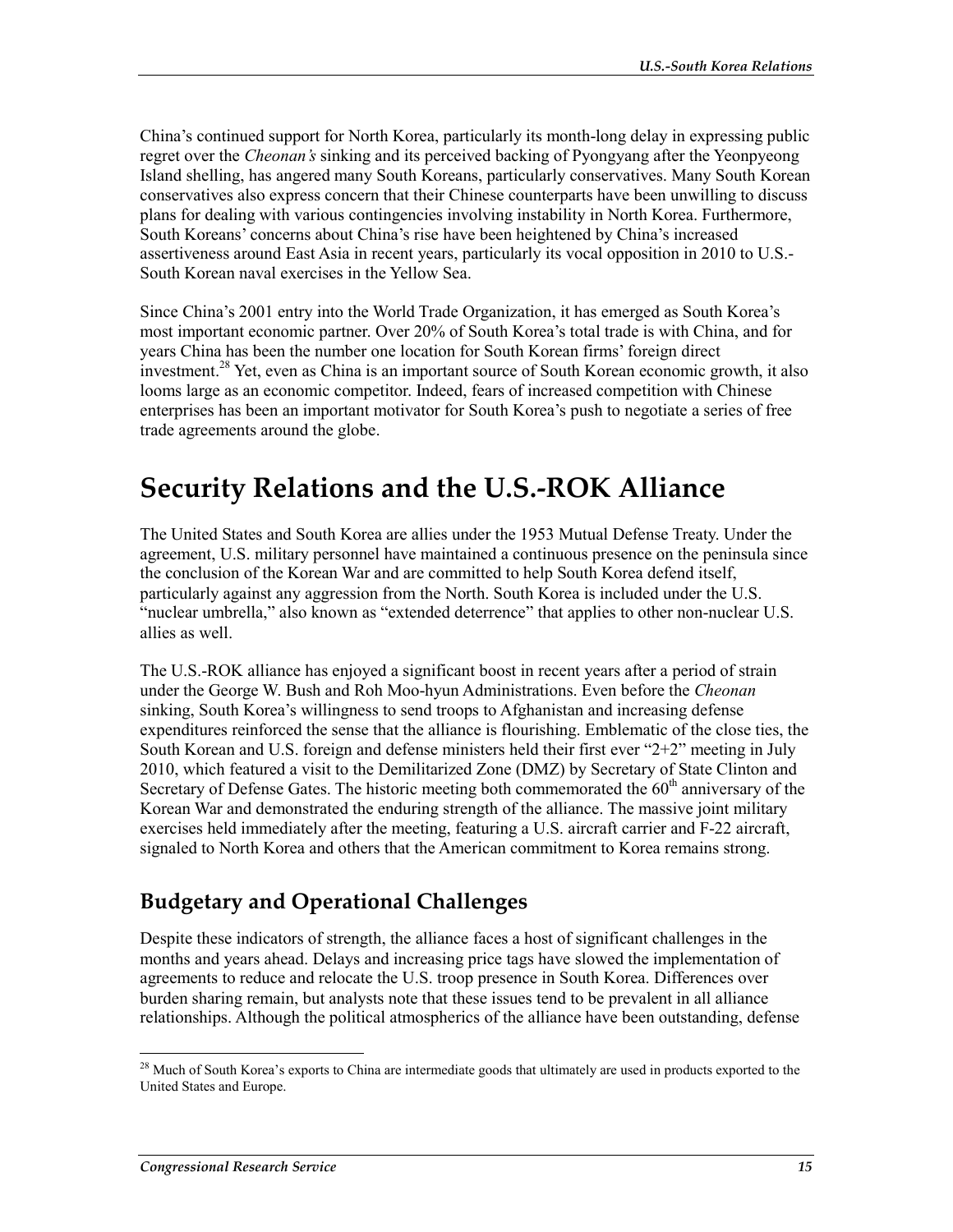analysts note that the Lee Administration has slowed significantly the defense budget increases planned under the earlier Roh Administration.

#### **U.S. Alliance and ROK Defense Reform Plans**

Current security developments are taking place in the context of several concurrent defense schemes. The June 2009 Obama-Lee summit produced the broadly conceived "**Joint Vision for the Alliance**," which promised to enhance and globalize future defense cooperation. After the decision to delay the Opcon transfer, the operational "**Strategic Alliance 2015**" roadmap (adopted in October 2010) outlines the new transition, including ROK capabilities and U.S. troop relocation and tour normalization. The U.S. military is also undergoing a broad transformation of its forces in the region; the  $8<sup>th</sup>$  Army is moving toward becoming a warfighting headquarters that can deploy to other areas of the world while still serving as a deterrent to any possible aggression from North Korea.<sup>29</sup>

Current security developments are taking place in the context of several concurrent defense schemes. The June 2009 Obama-Lee summit produced the broadly conceived "**Joint Vision for the Alliance**," which promised to enhance and globalize future defense cooperation. After the decision to delay the Opcon transfer, the operational "**Strategic Alliance 2015**" roadmap (announced in September 2010) outlines the new transition, including ROK capabilities and U.S. troop relocation and tour normalization. The U.S. military is also undergoing a broad transformation of its forces in the region; the  $8<sup>th</sup>$  Army is moving toward becoming a warfighting headquarters that can deploy to other areas of the world while still serving as a deterrent to any possible aggression from North Korea.<sup>30</sup>

Meanwhile, South Korea's **Defense Reform 2020** bill passed by the National Assembly in 2006 remains officially in effect. The plan lays out a 15-year, 621 trillion *won* (about \$550 million) investment that aims to reduce the number of ROK troops while developing a high-tech force and strengthening the Joint Chief of Staff system. In addition, an evolving plan known as "**Defense Reformation Plan 307**," intends to enhance collaboration among the ROK military branches. Driven by the North Korean provocations in 2010, the new approach calls for a more flexible posture to respond to future attacks, as opposed to the "total war" scenario that has driven much of Seoul's defense planning in the past.

Defense Reform 2020 calls for defense budget increases of 9.9% each year, but the Lee Administration reduced the increase to 3.6% for FY2010, citing economic pressures.<sup>31</sup> Following the *Cheonan* sinking and amid calls for improved capabilities to counter the North, however, the Defense Ministry requested a budget increase for funds toward the acquisition of surveillance aircraft to monitor the North's unconventional threat and to improve weapons systems on ROK islands in the Yellow Sea.<sup>32</sup> The 2011 defense budget was approved at a  $6.2\%$  increase over the  $2010$  budget.<sup>33</sup>

<u>.</u>

<sup>30 &</sup>quot;U.S. Army in South Korea Begins Transformation of Forces," *Stars and Stripes*. August 25, 2010.

<sup>31 &</sup>quot;South Korea Approves FY10 Defence Budget," *Jane's Defence Industry*. January 4, 2010.

<sup>32 &</sup>quot;Defense Ministry Seeks 31.2 Trillion Won Budget for 2011," *Yonhap English News*, September 28, 2010, and "Parliamentary Committee Approves Defense Budget Increase," *Yonhap English News*, November 30, 2010.

<sup>33 &</sup>quot;Analysis of ROK Defense Budget for 2011," *ROK Angle* Issue 48, Korea Institute for Defense Analyses, April 19, (continued...)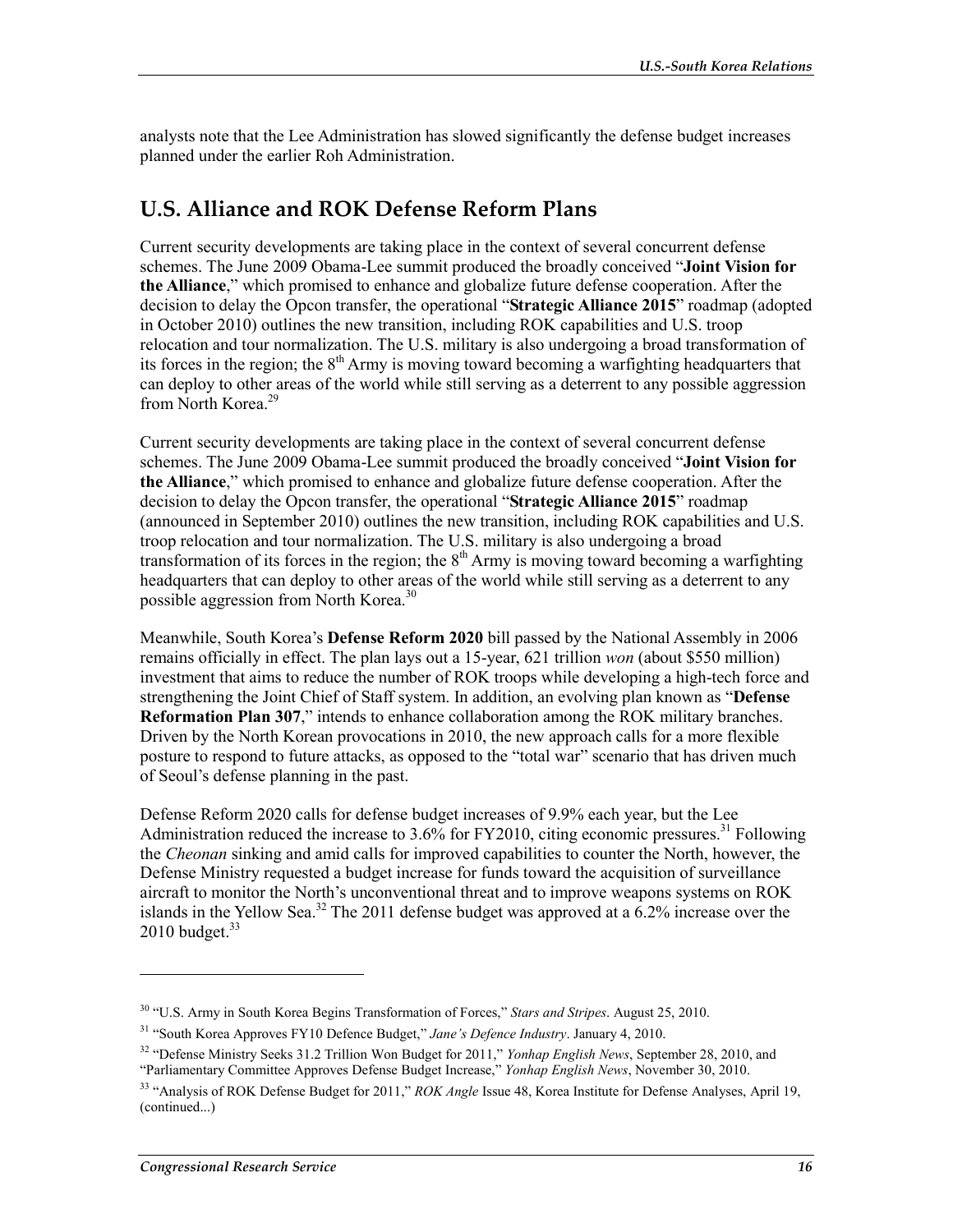#### **The Relocation of U.S. Forces Korea (USFK)**

In 2004, Secretary of Defense Donald Rumsfeld authorized a realignment program to reduce and relocate U.S. forces in South Korea. Under the Rumsfeld program, the Pentagon withdrew a 3,600-person combat brigade from the Second Division and sent it to Iraq. The Rumsfeld plan called for the U.S. troop level in South Korea to fall from 37,000 to 25,000 by September 2008. However, in 2008, Secretary of Defense Gates halted the withdrawals at the level of 28,500.

The U.S. Forces Korea (USFK) relocation plan has two elements. The first envisages the transfer of a large percentage of the 9,000 U.S. military personnel at the U.S. Yongsan base in Seoul to U.S. Army Garrison (USAG) Humphreys, which is located near the city of Pyeongtaek some 40 miles south of Seoul. The second element involves the withdrawal of about 10,000 troops of the Second Infantry Division from the demilitarized zone and their relocation to areas south of the Han River (which runs through Seoul). The end result will be that USFK's sites will decline from the 104 it maintained in 2002, to 48. The bulk of U.S. forces will be clustered in the two primary "hubs" of Osan Air Base/USAG Humphreys and USAG Daegu that contain five "enduring sites" (Osan Air Base, USAG Humphreys, US AG Daegu, Chinhae Naval Base, and Kunsan Air Base). A new joint warrior training center, north of Seoul, will be opened.<sup>34</sup>

The relocations to Pyeongtaek originally were scheduled for completion in 2008, but have been postponed several times because of the slow construction of new facilities at Pyongtaek and South Korean protests of financial difficulties in paying the ROK share of the relocation costs. The original cost estimate was over \$10 billion; South Korea was to contribute \$4 billion of this. Estimates in 2010 placed the costs over \$13 billion. In congressional testimony in September 2010, U.S. officials demurred from providing a final figure on the cost of the move, but confirmed that the South Koreans were paying more than the original \$4 billion.<sup>35</sup> U.S.-ROK discussions in 2009 reportedly indicated that the relocations to Pyeongtaek will not take place until 2015 or 2016. Some individuals involved and familiar with the move speculate that it will not be completed until 2020.

<sup>(...</sup>continued)

<sup>2011.</sup> 

<sup>34 &</sup>quot;US-South Korea: a New Security Relationship," *Jane's Intelligence Weekly*, January 18, 2010.

<sup>35 &</sup>quot;Senate Armed Services Committee Holds Hearing on Security Situation on the Korean Peninsula," *CQ Congressional Transcripts*. September 16, 2010.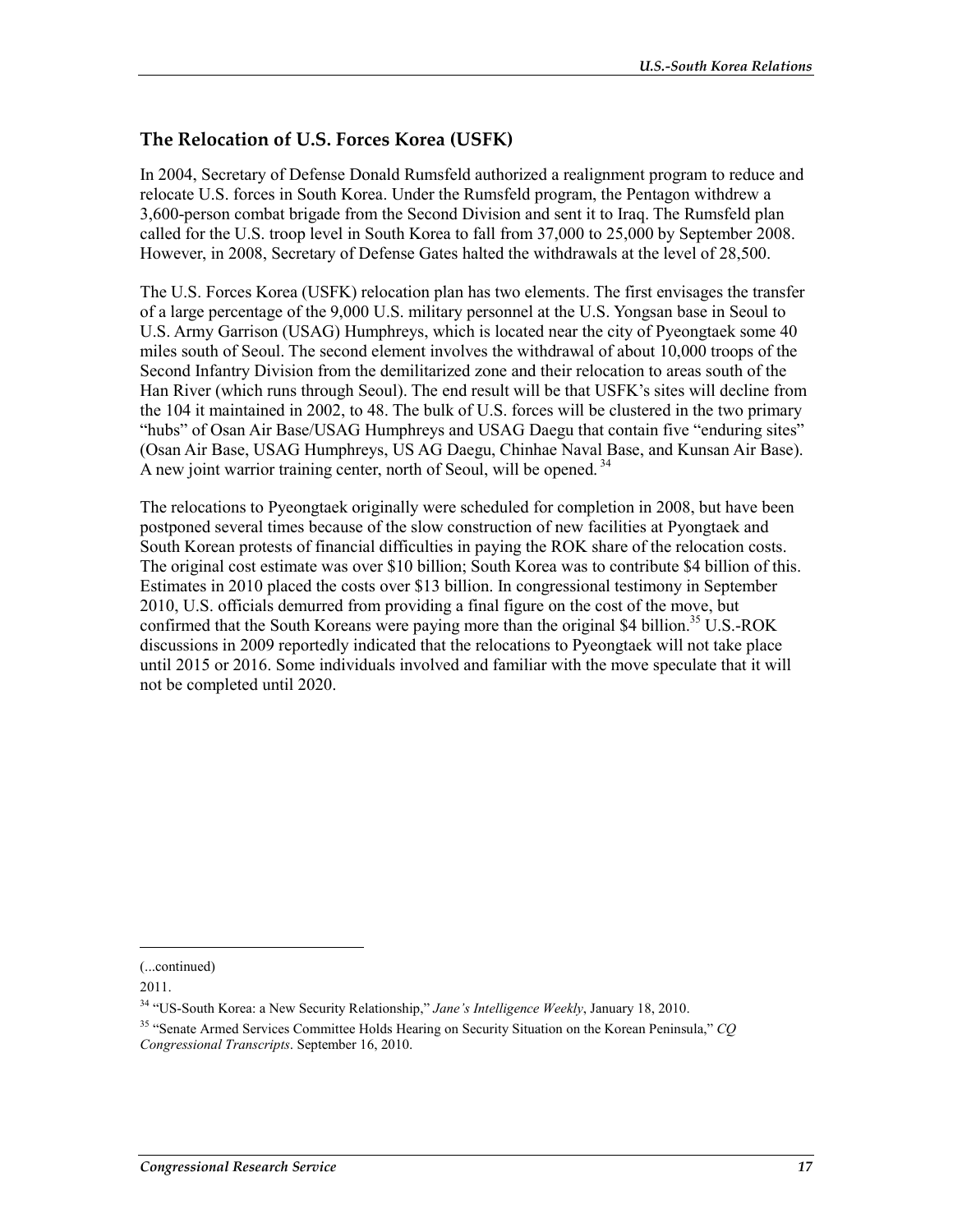

**Figure 2. USFK Bases After Realignment Plan is Implemented** 

**Source:** *Jane's Sentinel Security Assessment - China And Northeast Asia*, date posted April 15, 2010.

#### **Tour Normalization**

Another complicating factor in the development of the Yongsan Relocation Plan is the announcement by the Pentagon in 2008 that U.S. military families, for the first time, would be allowed to join U.S. military personnel in South Korea. Prior to this change, most U.S. troops in South Korea served one-year unaccompanied assignments. The goal is to phase out one-year unaccompanied tours in South Korea, replacing them with 36-month accompanied or 24-month unaccompanied tours. Eventually, the "normalization" of tours is estimated to increase the size of the U.S. military community at Osan/Humphries near Pyongtaek to over 50,000. Members of Congress have raised concerns about the cost of the normalization initiative and requested a review of the plan.

### **Cost Sharing**

Under a Special Measures Agreement reached in 2009, South Korea's direct financial contribution for U.S. troops in South Korea in 2011 will be 812.5 billion *won* (about \$743 million). This is about 42% of the total cost of maintaining U.S. forces in South Korea. In recent U.S.-R.O.K. military negotiations, Pentagon officials called for South Korea to increase its share to at least 50%. Under the 2009 agreement, South Korea's share of the cost is to increase until 2013 in accord with the rate of inflation but no more than 4% annually.

### **Opcon Transfer**

The United States has agreed with Seoul to turn over the wartime command of Korean troops later this decade. Under the current arrangement, which is a legacy of U.S. involvement in the 1950-1953 Korean War, South Korea's soldiers would be under the command of U.S. forces if there were a war on the peninsula. In 2007, Secretary Rumsfeld accepted a proposal by then-South Korean President Roh Moo-hyun to set up separate South Korean and U.S. military commands by April 2012. A U.S.-R.O.K. operational control (Opcon) agreement will dismantle the U.S.-R.O.K. Combined Forces Command (CFC), which has been headed by the U.S.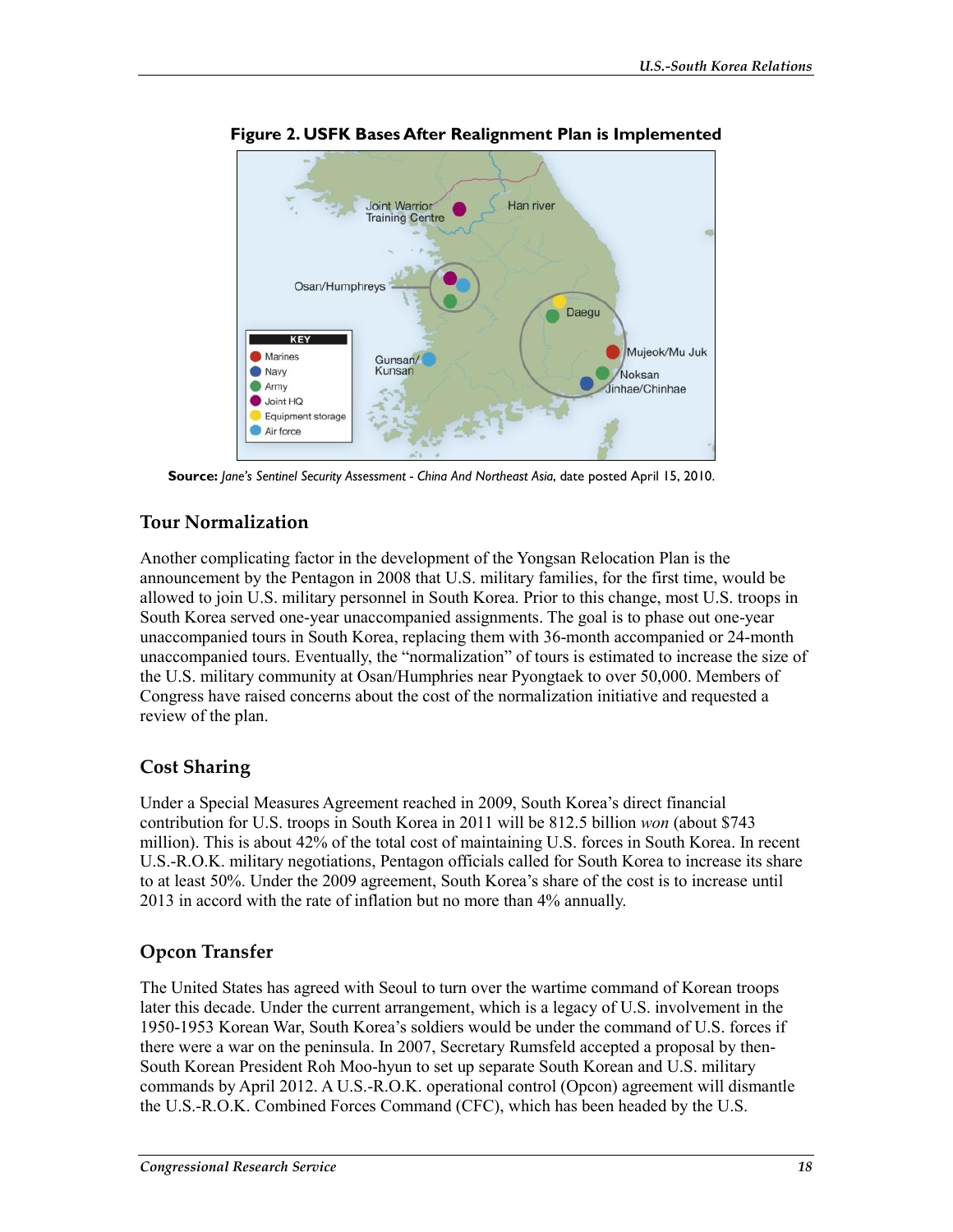commander in Korea. Separate U.S. and R.O.K. military commands will be established. In accord with the plan a new U.S. Korea Command (KORCOM) will be established. Under the Opcon agreement, a Military Cooperation Center will be responsible for planning military operations, joint military exercises, logistics support, and intelligence exchanges, and assisting in the operation of the communication, command, control, and computer systems.

At their June 2010 summit, Presidents Obama and Lee announced their decision to delay the transfer of Opcon by three years, until 2015. Although the decision was couched as sending a strong signal to North Korea following the sinking of the *Cheonan*, the agreement followed months of debate in Seoul and Washington about the timing of the transfer. Many South Korean and U.S. experts questioned whether the South Korean military possesses the capabilities—such as a joint command and control system, sufficient transport planes, and amphibious sea lift vessels—to operate effectively as its own command by the original transfer date of 2012. U.S. officials stress, however, that the transfer was militarily on track before the political decision to postpone. Opposition to the transfer in some quarters in Seoul may reflect a traditional fear of abandonment by the U.S. military.

With the decision made, U.S. commanders are arguing that the three-year delay will allow the alliance to synchronize more thoroughly all the moving parts of the arrangement, including the relocation of U.S. troops.<sup>36</sup> The Strategic Alliance 2015 plan envisages measures such as upgrading South Korean defense capabilities (such as ground operations command), improving and recalibrating USFK and South Korean command and control systems, and better aligning military exercises to meet the new asymmetrical challenges posed by North Korea.

#### **The "Strategic Flexibility" of USFK**

In 2007 and 2008, U.S. commanders in South Korea stated that the future U.S. role in the defense of South Korea would be mainly an air force and naval role. The ROK armed forces today total 681,000 troops, with nearly 550,000 of them in the Army and around 65,000 each in the Air Force and Navy. Since 2004, the U.S. Air Force has increased its strength in South Korea through the regular rotation into South Korea of advanced strike aircraft. These rotations are not a permanent presence, but the aircraft often remain in South Korea for weeks and sometimes months for training.

Since the early 2000s, U.S. military officials have expressed a desire to deploy some U.S. forces in South Korea to areas of international conflicts under a doctrine of "strategic flexibility." The South Korean government of Roh Moo-hyun resisted this idea, largely for fear it might entangle South Korea in a possible conflict between the United States and China. In the mid-2000s, the two governments reached an agreement in which South Korea recognized the United States' intention to be able to deploy its forces off the Peninsula, while the United States in turn recognized that the troops' return to South Korea would be subject to discussion. Among other elements, the compromise seems to imply that in an off-Peninsula contingency, U.S. forces might deploy but not operate from South Korea.

<sup>36 &</sup>quot;Sharp: Korea Plan Synchronizes Capabilities," PACOM Headlines, *American Forces Press Service*. September 21, 2010.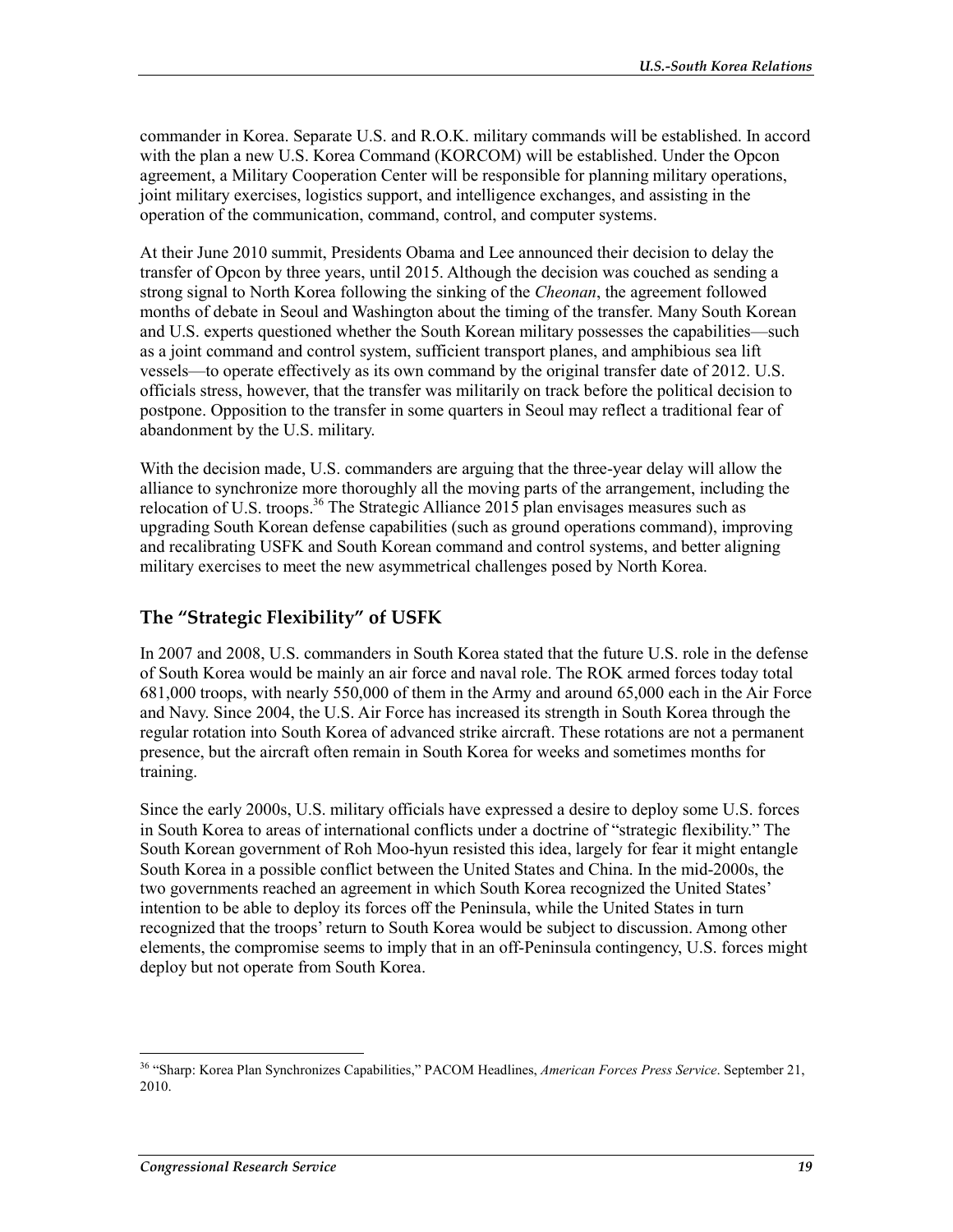#### **South Korean Defense Industry and Purchases of U.S. Weapons**

South Korea is a major purchaser of U.S. weapons, buying \$966.9 million worth of U.S. arms in FY2010. The country is regularly among the top customers for Foreign Military Sales (FMS).<sup>37</sup> Although South Korea generally buys the majority of its weapons from the United States, European defense companies also compete for contracts; Korea is an attractive market because of its rising defense expenditures. Recently, Boeing won the first two phases of South Korea's fighter modernization program and Seoul has also indicated interest in Lockheed Martin's F-35 Joint Strike Fighter.<sup>38</sup> South Korea's defense ministry has said that it will prioritize its defense systems against North Korea's missile and nuclear threats, including Aegis combat destroyers, missile interceptors, and early warning radars.<sup>39</sup> In response to recent attacks, Seoul has deployed precision-guided missiles near the  $DMZ^{40}$  and is currently developing a next generation multiple launch rocket system to be placed near the Northern Limit Line.<sup>41</sup>

Korea's Defense Reform 2020 legislation emphasizes the development of indigenous capabilities by increasing the percentage of funds allocated to defense research and development (R&D).<sup>42</sup> South Korea competes internationally in the armored vehicle, shipbuilding, and aerospace industries. Of particular note is the T-50 Golden Eagle, a trainer and light fighter aircraft developed in conjunction with Lockheed Martin.<sup>43</sup>

The  $110<sup>th</sup>$  Congress passed legislation that upgraded South Korea's status as an arms purchaser from a Major Non-NATO Ally to the NATO Plus Three category (P.L. 110-429), which changed the classification to NATO Plus Four. This upgrade establishes a higher dollar threshold for the requirement that the U.S. executive branch notify Congress of pending arms sales to South Korea, from \$14 million to \$25 million. Congress has 15 days to consider the sale, and may take legislative steps to block the sale compared to 50 days for Major Non-NATO Allies.

#### **South Korea's Deployment to Afghanistan**

After withdrawing its initial deployment of military personnel to Afghanistan in 2007, South Korea sent a second deployment, consisting of troops and civilian workers who are staffing a Provincial Reconstruction Team (PRT) in Parwan Province, located north of Kabul.<sup>44</sup> In February 2010, the National Assembly approved and funded the deployment of over 300 Army personnel to protect 100 Korean civilian reconstruction workers for a two-year mission. Forty police officers were also dispatched. The first soldiers arrived in June 2010 and are scheduled to stay until the end of 2012. Increasing numbers of attacks on Korean facilities, coupled with the Obama

 $37$  Joint United States Military Affairs Group – Korea Mission Brief. August 18, 2010.

<sup>38 &</sup>quot;South Korea to Buy More U.S. Weapons to Counter North," *Reuters*. September 21, 2010.

<sup>39 &</sup>quot;South Korea Pulls Back from Original Defense Spending Plan Amid Economic Woes," *Yonhap News*. September 27, 2009.

<sup>40 &</sup>quot;Seoul Deploys Precision-guided Missiles Targeting Pyongyang," *Korea Herald*. June 28, 2011.

<sup>41 &</sup>quot;Next-Generation MLRS Named 'Cheonmu," *KBS*. June 28, 2011.

<sup>42 &</sup>quot;South Korea Defense Budget," *Jane's Defence Budgets*. December 14, 2009.

<sup>43 &</sup>quot;Korea's T-50 Spreads Its Wings," *Defense Industry Insider*. September 13, 2010.

<sup>44</sup> In 2007, South Korean President Roh Moo-hyun withdrew South Korea's initial deployment of 200 non-combat military personnel from Afghanistan after the Taliban kidnapped South Korean missionaries. The South Korean government reportedly paid a sizeable ransom to the Taliban to secure the release of kidnapped South Korean Christian missionaries, reported by one Taliban official to be \$20 million.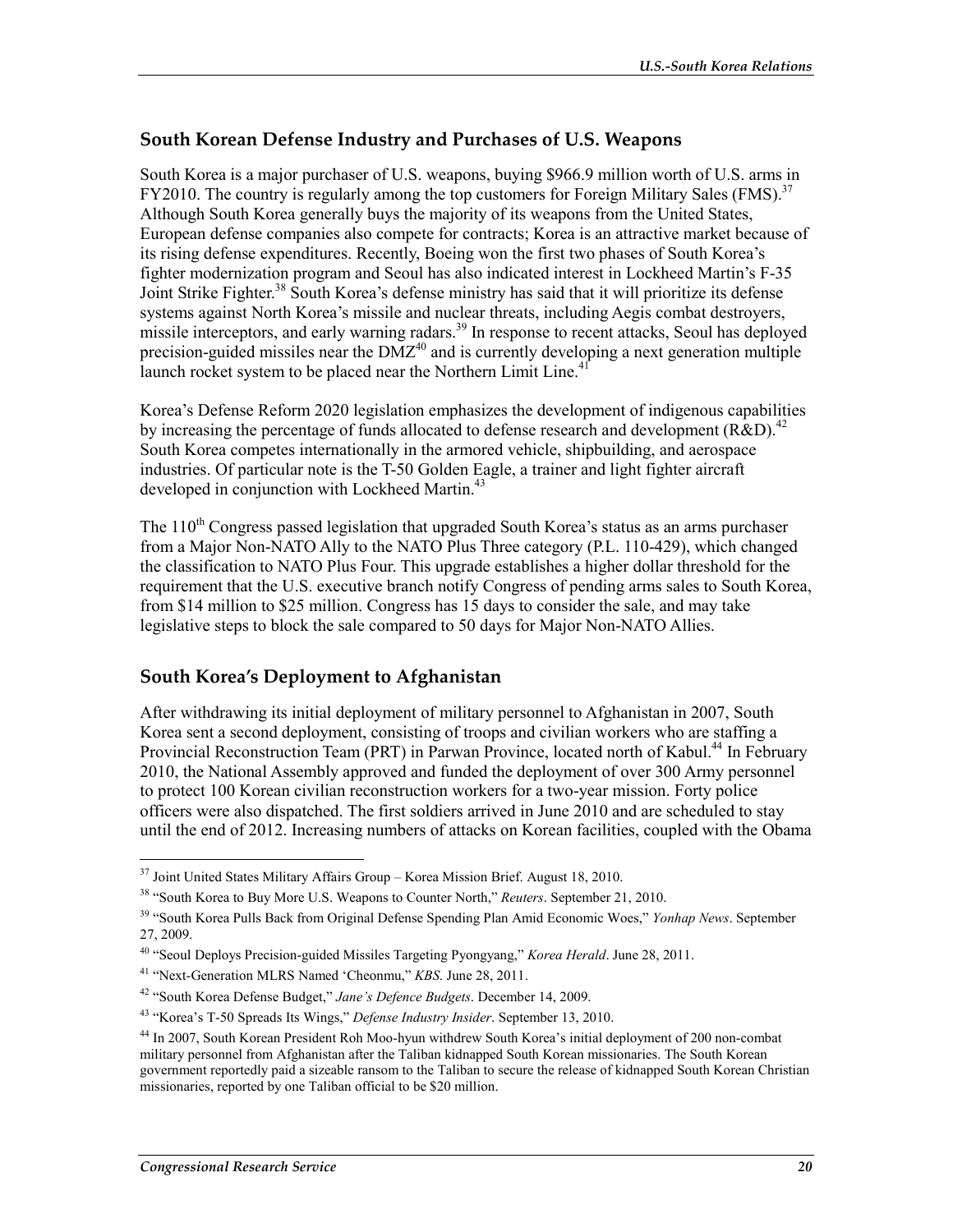Administration decision to begin troop withdrawal in summer 2011, have raised questions about an early return of some ROK personnel. According to some South Korean press reports, the ROK government is considering an earlier withdrawal.

# **Economic Relations**

South Korea and the United States are major economic partners. In 2010, two-way trade between the two countries totaled over \$86 billion (see **Table 1**), making South Korea the United States' seventh-largest trading partner. For some western states and U.S. sectors, the South Korean market is even more important. South Korea is far more dependent economically on the United States than the United States is on South Korea. In 2010, the United States was South Korea's third-largest trading partner, second-largest export market, and the third-largest source of imports. It was among South Korea's largest suppliers of foreign direct investment (FDI).

As both economies have become more integrated with the world economy, economic interdependence has become more complex and attenuated, particularly as the United States' economic importance to South Korea has declined relative to other major powers. In 2003, China for the first time displaced the United States from its perennial place as South Korea's number one trading partner. In the mid-2000s, Japan and then the 27-member European Union also overtook the United States.

| (Billions of U.S. Dollars)        |                                                                                                                                                                                   |                     |                      |                    |  |  |  |
|-----------------------------------|-----------------------------------------------------------------------------------------------------------------------------------------------------------------------------------|---------------------|----------------------|--------------------|--|--|--|
| Year                              | <b>U.S. Exports</b>                                                                                                                                                               | <b>U.S. Imports</b> | <b>Trade Balance</b> | <b>Total Trade</b> |  |  |  |
| 1990                              | 14.4                                                                                                                                                                              | 18.5                | -4. I                | 32.9               |  |  |  |
| 1995                              | 25.4                                                                                                                                                                              | 24.2                | 1.2                  | 49.6               |  |  |  |
| 2000                              | 26.3                                                                                                                                                                              | 39.8                | $-13.5$              | 66.1               |  |  |  |
| 2005                              | 26.2                                                                                                                                                                              | 43.2                | $-17.0$              | 69.4               |  |  |  |
| 2008                              | 33.1                                                                                                                                                                              | 46.7                | $-13.6$              | 79.8               |  |  |  |
| 2009                              | 27.0                                                                                                                                                                              | 38.7                | $-11.7$              | 65.7               |  |  |  |
| 2010                              | 38.0                                                                                                                                                                              | 48.9                | $-10.9$              | 86.9               |  |  |  |
| Jan-Aug 2010                      | 24.6                                                                                                                                                                              | 30.7                | $-6.1$               | 55.3               |  |  |  |
| Jan-Aug $2011$                    | 27.6                                                                                                                                                                              | 37.1                | $-9.5$               | 64.7               |  |  |  |
| Major U.S.<br><b>Export Items</b> | Industrial machinery; specialized instruments; chemicals; civilian aircraft;<br>transistors; semiconductor circuits; corn & wheat; semiconductor<br>circuits; iron & steel scrap. |                     |                      |                    |  |  |  |
| Major U.S.<br>Import Items        | Motor vehicles & parts; Cell phones; semiconductor circuits & printed<br>circuit boards; machinery; iron & steel.                                                                 |                     |                      |                    |  |  |  |

#### **Table 1. Annual U.S.-South Korea Merchandise Trade, Selected Years**

**Sources:** 1990 and 1995 data from Global Trade Information Services. 2000-2011 data from U.S. International Trade

Commission. The 2000-2011 U.S. export data are for U.S. domestic exports and the data for U.S. imports are for imports on a consumption basis.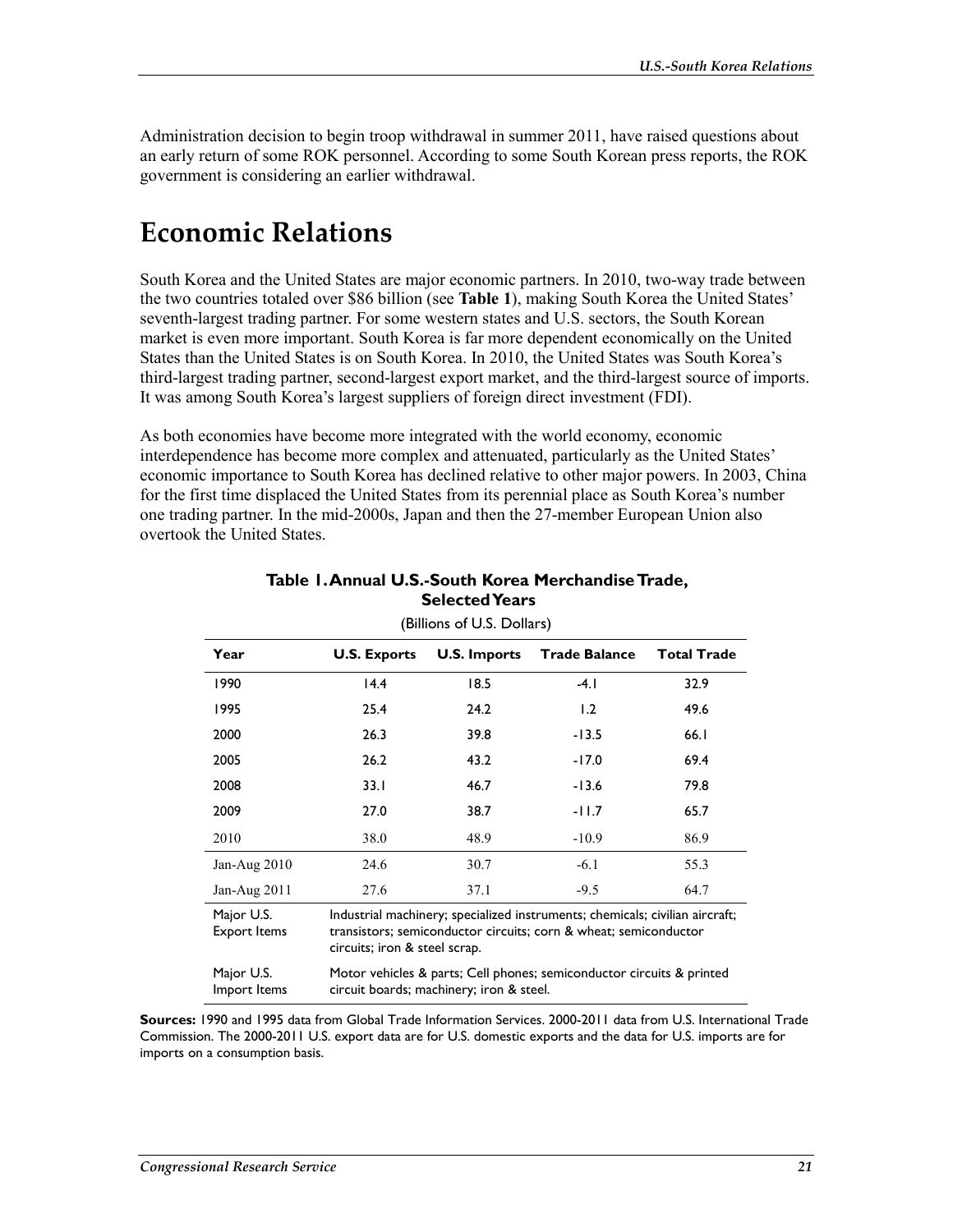## **The KORUS FTA45**

The Bush and Roh Administrations initiated the proposed KORUS FTA negotiations in 2006 and signed an agreement in June 2007. The text of the proposed free trade agreement covers a wide range of trade and investment issues and, therefore, could have wide economic implications for both the United States and South Korea. A congressionally mandated study by the United States International Trade Commission (USITC) concluded that investment and trade between the United States and South Korea would increase modestly as a result of the KORUS FTA. This result is in line with other similar studies. In general and in the short-to-medium term, the KORUS FTA's largest commercial effects are expected to be microeconomic in nature. The U.S. services and agriculture industries, for instance, are expected to reap significant benefits if the agreement is implemented. In contrast, U.S. textile, wearing apparel, and electronic equipment manufacturers would be expected to experience declines in employment from increased South Korean imports, though some U.S. electronics companies may see competitive benefits, as it could be less expensive for them to source components from South Korea.

While a broad swath of the U.S. business community supports the agreement, the original KORUS FTA was opposed by some groups, including some auto and steel manufacturers and labor unions. Following December 3, 2010, modifications to the FTA by the Obama and Lee administrations, several automotive interests—including Ford and the United Auto Workers announced that the new auto provisions had convinced them to support the agreement. In South Korea, while public opinion polls generally show broad support for the KORUS FTA, the largest opposition party as well as many farmers and trade unionists have vocally and actively opposed the agreement.

Many observers have argued that, in addition to its economic implications, the KORUS FTA would have diplomatic and security implications. Indeed, in many respects, the KORUS FTA's fate may go beyond strengthening U.S.-Korea ties and have profound implications for U.S. trade policy and East Asia policy. For instance, some have suggested that a KORUS FTA would help to solidify the U.S. presence in East Asia to counterbalance the increasing influence of China. Some counter this by positing that the KORUS FTA need not be seen as a necessary, let alone sufficient, condition for enhancing the U.S.-ROK alliance. However, many South Koreans would likely see a failure to complete or a defeat of the agreement in part as a U.S. psychological rejection of *South Korea*. Additionally, many East Asian leaders would see such a move as a sign that the United States is disengaging from East Asia, where most countries are pursuing a variety of free trade agreements. South Korea has perhaps been the most aggressive in this FTA push. Since 2002, it has completed seven other agreements (including one with the European Union, which went into effect in July 2011) and has begun negotiating several others.

## **South Korea's Economic Performance**

South Korea has recorded strong economic growth since the global financial crisis began in late 2008. After GDP real growth declined to 0.2% in 2009, the South Korean economy has roared back and grew by 6.2% in 2010. Initially, the crisis hit the South Korean economy hard because of its heavy reliance on international trade and its banks' heavy borrowing from abroad. The Lee

<sup>1</sup> 45 For more information, please see CRS Report RL34330, *The Proposed U.S.-South Korea Free Trade Agreement (KORUS FTA): Provisions and Implications*, coordinated by William H. Cooper.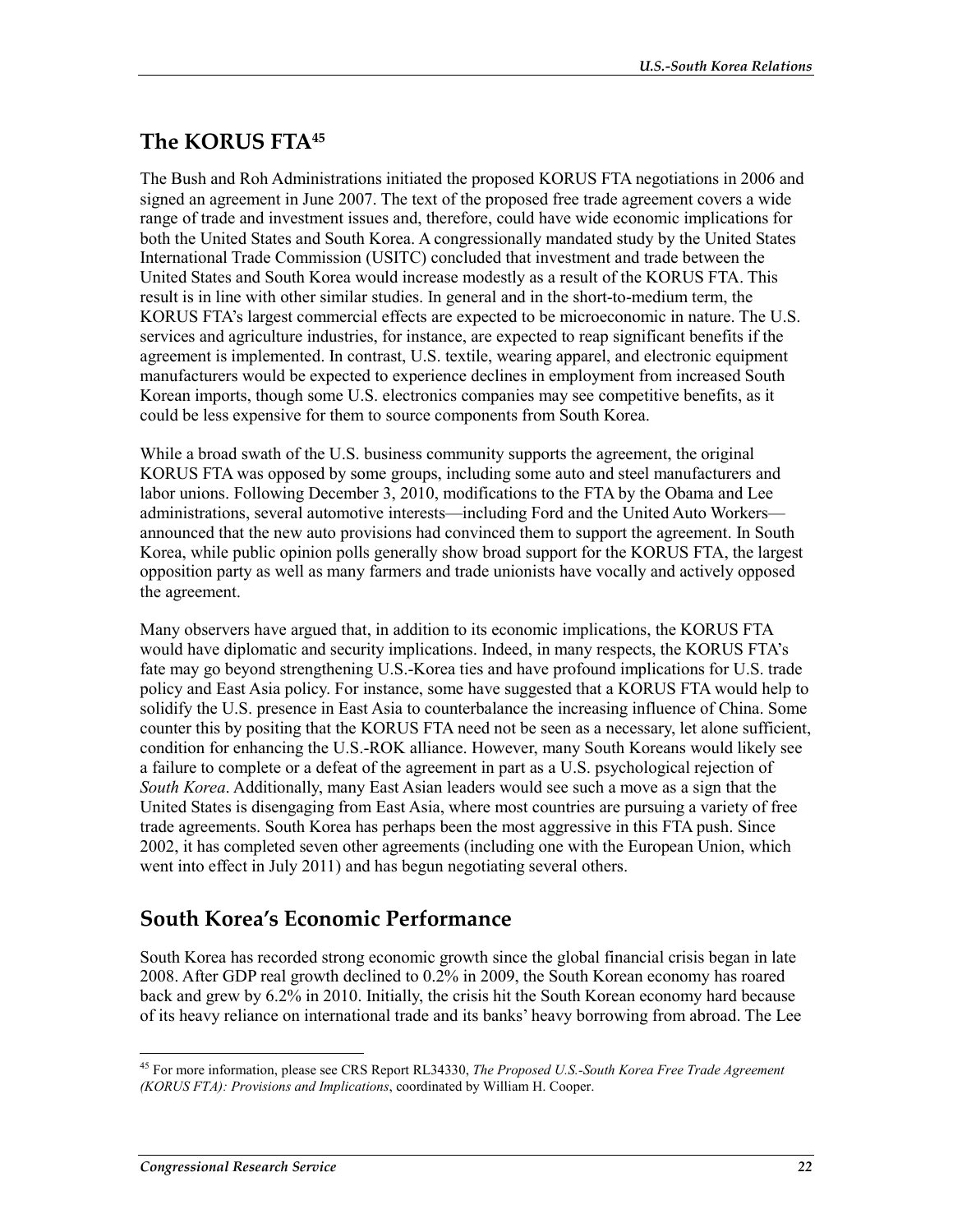government took strong countermeasures to blunt the crisis' impact, engaging in a series of fiscal stimulus actions worth about 6% of the country's 2008 GDP, by some measures the largest such package in the Organization for Economic Cooperation and Development (OECD) group of industrialized countries.

The Bank of Korea (BOK) also acted aggressively, lowering interest rates from over 5% to a record low 2% and engaging in a range of other operations, estimated by the OECD to be worth over 2.5% of GDP, designed to infuse liquidity in the Korean economy. The BOK negotiated currency swap agreements with the United States, Japan, and China.<sup>46</sup> The South Korean *won*. after depreciating to around 1,500 *won*/dollar—a fall of nearly one-third from early 2008 to early 2009—has gradually strengthened against the dollar, to the 1,000-1,100 *won*/dollar range. The *won*'s depreciation helped to stimulate South Korea's economic recovery by making its exports cheaper relative to many other currencies, particularly the Japanese *yen*.

Since the second half of 2010, South Korean real GDP growth has slowed to the 4%-5% level, in part due to the *won's* appreciation. South Korea's economy is highly dependent upon capital inflows and exports, the latter of which are equal to around half of the country's annual GDP. Thus, South Korean officials have expressed concern that their country could be hit hard by the European debt crisis, the possibility of a "double-dip" recession in the United States, and a slowing of growth in China.

Complaints have risen in recent months that only Korea's rich individuals and large conglomerates (called *chaebol*) have benefitted from the country's growth since the 2008-2009 slowdown. Many analysts predict that the 2012 elections will be fought over governance and social welfare issues. Leading figures in both parties, as well as President Lee, have proposed ways to expand South Korea's social safety net. Inflation, particularly due to rising oil prices, has also emerged as a concern.

# **Other Issues**

## **Bilateral Nuclear Cooperation**<sup>47</sup>

The United States and South Korea have cooperated in the peaceful use of nuclear energy for over 50 years.<sup>48</sup> The current U.S.-ROK bilateral nuclear cooperation agreement (or "123" agreement) expires in 2014.<sup>49</sup> The United States and South Korea began official talks in Washington on renewing the agreement in October 2010.<sup>50</sup> These talks continue, and a draft agreement was proposed by South Korea in the second round of talks in March 2011.

<sup>1</sup> <sup>46</sup> The October 2008 swap agreement with the U.S. Federal Reserve gave Bank of Korea access to up to USD 30 billion in US dollar funds in exchange for *won*.

<sup>47</sup> Written by Mary Beth Nikitin, Specialist in Nonproliferation.

<sup>&</sup>lt;sup>48</sup> The original agreement was concluded in 1956, and amendments were made in 1958, 1965, 1972 and 1974. See also CRS Report R41032, *U.S. and South Korean Cooperation in the World Nuclear Energy Market: Major Policy Considerations*, by Mark Holt.

<sup>49</sup> Full text at http://nnsa.energy.gov/sites/default/files/nnsa/inlinefiles/Korea\_South\_123.pdf.

<sup>&</sup>lt;sup>50</sup> "Discussions on the New U.S.-R.O.K. Civil Nuclear Cooperation Agreement State Department Press Release, October 26, 2010, http://www.state.gov/r/pa/prs/ps/2010/10/150026.htm.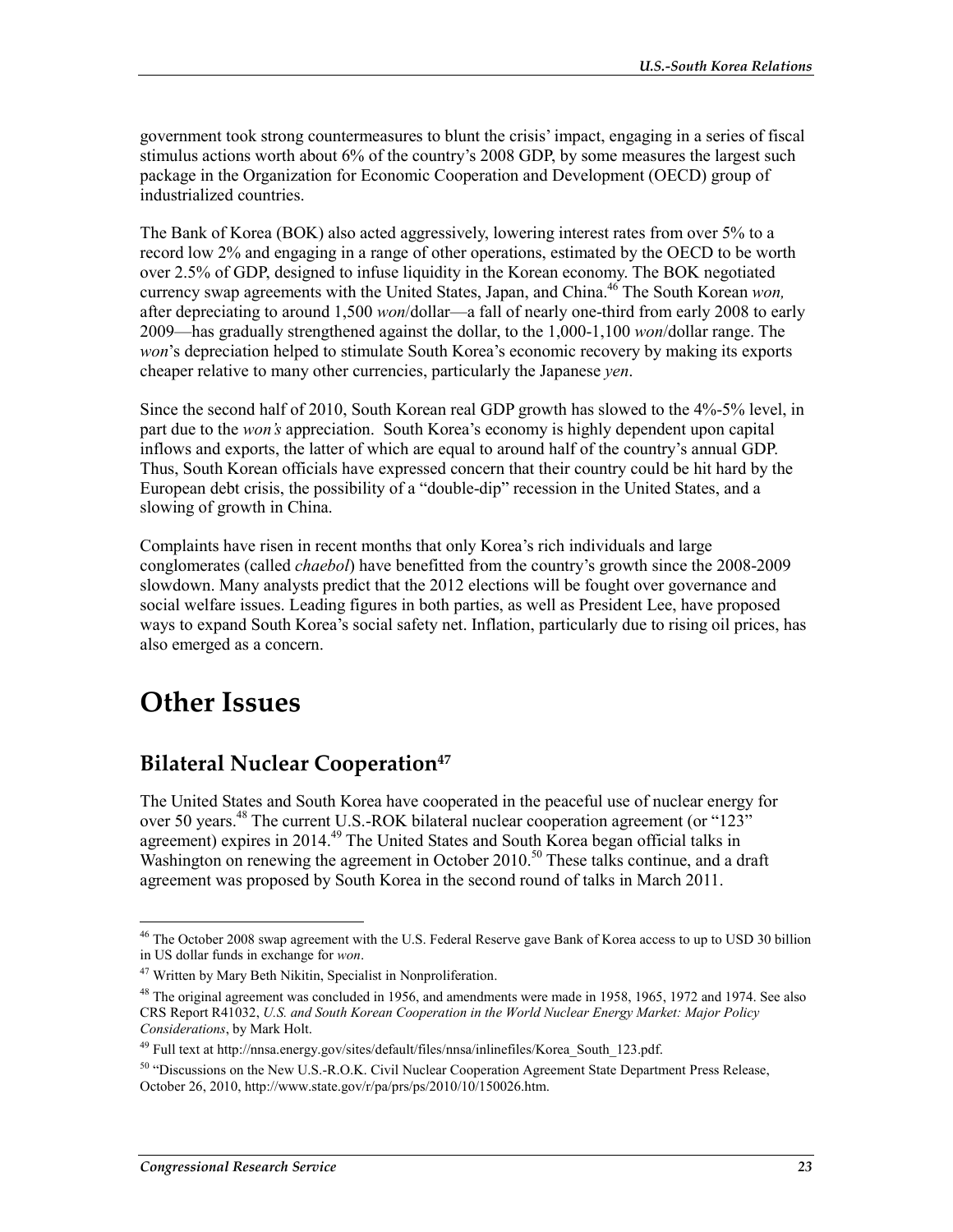One point of potential disagreement in the renewal process is whether South Korea will press the United States to include a provision that would allow for the reprocessing of its spent fuel. The current U.S.-Korea nuclear cooperation agreement, as with other standard agreements,  $51$  requires U.S. permission before South Korea can reprocess U.S.-origin spent fuel, including spent fuel from South Korea's U.S.-designed reactors.<sup>52</sup> The issue has become a sensitive one for many South Korean officials and politicians, who see it as a matter of national sovereignty. The United States has been reluctant to grant such permission due to concerns over the impact on negotiations with North Korea and on the nonproliferation regime overall. Reprocessing of spent fuel can be used to make reactor fuel or to acquire plutonium for weapons.

For many years, the United States and South Korea have worked on joint research and development projects to address spent fuel disposition, including joint research on pyroprocessing, a type of spent fuel reprocessing. The Korean Atomic Energy Research Institute (KAERI) is conducting a laboratory-scale research program on reprocessing spent fuel with an advanced pyro-processing technique.<sup>53</sup> U.S.-South Korean bilateral research on pyro-processing began in 2002 under the Department of Energy's International Nuclear Energy Research Initiative (INERI). New R&D work on pyro-processing was halted by the United States in 2008, due to the proliferation sensitivity of the technology. In an attempt to find a way forward, in March 2010 the United States and South Korea began a six-month joint study on the economics, technical feasibility, and nonproliferation implications of pyro-processing.<sup>54</sup> This initial study resulted in the announcement in October 2010 of a 10-year, three-part joint research project that is separate from the 123 renewal negotiations.<sup>55</sup> It will include bilateral work on pyro-processing at the Idaho National Laboratory, development of international safeguards for this technology, economic viability studies, and other advanced nuclear research including alternatives to pyro-processing for spent fuel disposal.<sup>56</sup>

### **South Korean Nonproliferation Policy**

South Korea has been a consistent and vocal supporter of strengthening the global nonproliferation regime. It is a member of the Nuclear Suppliers' Group and adheres to all nonproliferation treaties and export control regimes. An International Atomic Energy Agency Additional Protocol for South Korea entered into force as of February 2004. South Korea also participates in the G-8 Global Partnership, and U.S.-led initiatives—the Proliferation Security Initiative, the International Framework for Nuclear Energy Cooperation (formerly GNEP), and the Global Initiative to Combat Nuclear Terrorism.

<sup>51</sup> CRS Report RS22937, *Nuclear Cooperation with Other Countries: A Primer*, by Paul K. Kerr and Mary Beth Nikitin.

<sup>&</sup>lt;sup>52</sup> Under the 1978 Nuclear Nonproliferation Act, consent rights apply to material originating in the U.S. or material that has been fabricated into fuel or irradiated in a reactor with U.S. technology. The majority of South Korea's spent fuel would need U.S. consent before it could be reprocessed.

 $53$  Pyro-processing technology would partially separate plutonium and uranium from spent fuel.

<sup>&</sup>lt;sup>54</sup> http://www.koreaherald.co.kr/NEWKHSITE/data/html\_dir/2010/03/17/201003170029.asp.

<sup>55 &</sup>quot;Discussions on Korea-U.S. Joint Research on Fuel Cycle," Press Release, Ministry of Education, Science and Technology, Republic of Korea, April 18, 2011.

<sup>56 &</sup>quot;S. Korea, U.S. Agree to Start Joint Study on Nuclear Fuel Reprocessing," *Yonhap*, April 17, 2011.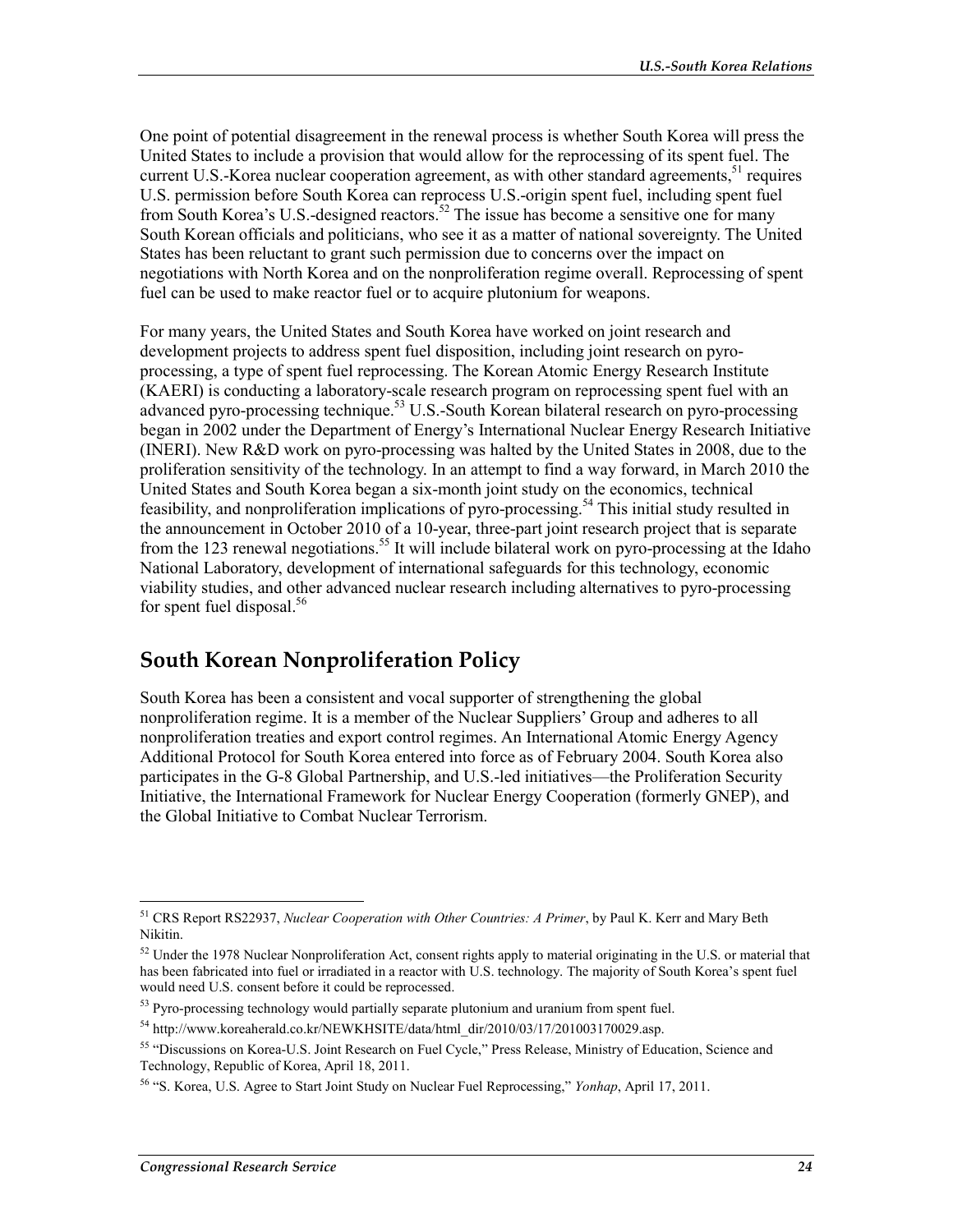South Korea will host the next Nuclear Security Summit in 2012.<sup>57</sup> South Korea hosted a Plenary session for the Global Initiative to Combat Nuclear Terrorism in June 2011 as part of its contribution to improving international nuclear security coordination.

# **South Korean Politics58**

For most of the first four decades after the country was founded in 1948, South Korea was ruled by authoritarian governments. Ever since the mid-1980s, when widespread anti-government protests forced the country's military rulers to enact sweeping democratic reforms, democratic institutions and traditions have deepened in South Korea. In 1997, long-time dissident and opposition politician Kim Dae-jung (commonly referred to as "DJ") was elected to the presidency, the first time an opposition party had prevailed in a South Korean presidential election. In December 2002, Kim was succeeded by a member of his left-of-center party: Roh Moo-hyun, a self-educated former human rights lawyer who emerged from relative obscurity to defeat establishment candidates in both the primary and general elections. Roh campaigned on a platform of reform—reform of Korean politics, economic policymaking, and U.S.-ROK relations.

Lee's victory in the December 2007 election restored conservatives to the presidency. A striking feature of the election was how poorly the left-of-center candidates performed, after a decade in power, receiving only around 30% of the vote. Shortly after Lee's inauguration, his Grand National Party retained control of the National Assembly in national parliamentary elections.

Lee had a rocky first two years of his presidency. Until late 2009, his public approval ratings generally were in the 20%-30% range. It took over a year for him to recover from the massive anti-government protests that followed an April 2008 deal with the United States to lift South Korea's partial ban on imports of U.S. beef. The ban had been in place since 2003, when a cow in the United States was found to be infected with mad cow disease, or BSE (bovine spongiform encephalopathy). By the early to mid-spring of 2010, his ratings had risen to the 40%-50% range, a development many attribute to South Korea's strong recovery from the 2008-2009 global financial crisis.

South Korea's next National Assembly and presidential elections are scheduled for April and December 2012, respectively. By law, Lee cannot run again; South Korean presidents serve one five-year term.

### **A Powerful Executive Branch**

Nominally, power in South Korea is shared by the president and the 299-member unicameral National Assembly. Of these, 245 members represent single-member constituencies. The remaining 54 are selected on the basis of proportional voting. National Assembly members are elected to four-year terms. The president and the state bureaucracy continue to be the dominant

<sup>57</sup> See also, CRS Report R41169, *Securing Nuclear Materials: The 2010 Summit and Issues for Congress*, by Mary Beth Nikitin.

<sup>58</sup> For more, see CRS Report R40851, *South Korea: Its Domestic Politics and Foreign Policy Outlook*, by Mark E. Manyin and Weston Konishi.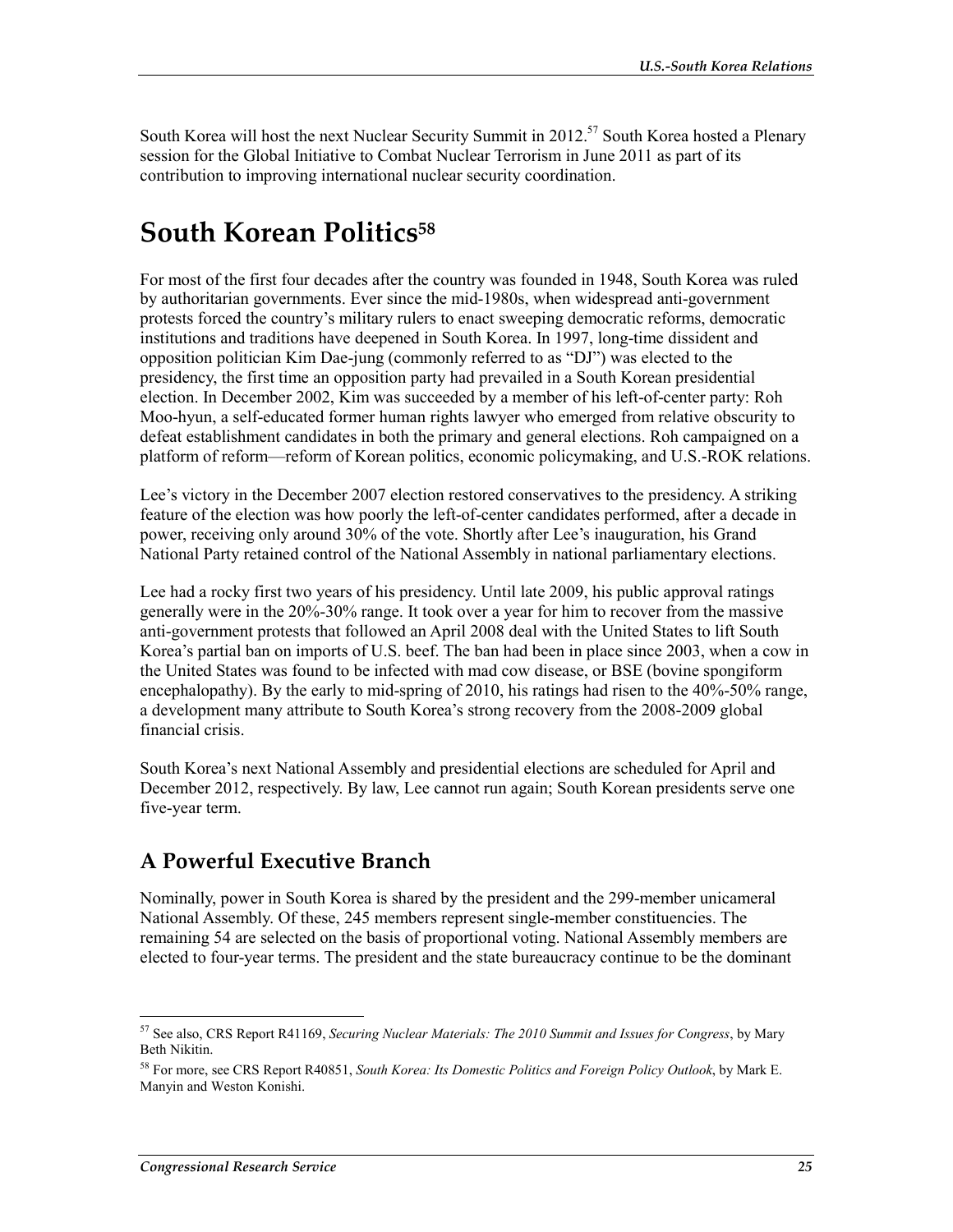forces in South Korean policymaking, as formal and informal limitations prevent the National Assembly from initiating major pieces of legislation.

### **Political Parties**

Presently, there are two major political parties in South Korea: President Lee's conservative Grand National Party (GNP) and the opposition, center-left Democratic Party (DP). U.S. ties have historically been much stronger with South Korea's conservative parties. Because Korean politics tend to be hyper-partisan, this phenomenon could make U.S.-South Korea relations more difficult to manage if the progressives regain power.



**Figure 3. Party Strength in South Korea's National Assembly** 

**Note:** Last nationwide elections held in April 2008; next elections to be held in April 2012.

The GNP's numerical strength masks significant intra-party divisions. Lee's most significant rival is GNP stalwart Park Geun-hye, the popular daughter of Korea's former military ruler Park Chung-hee, whom Lee only narrowly defeated in the GNP's presidential primary in 2007. Initially, Lee had tried to marginalize Park's influence, an effort he later abandoned when the GNP absorbed some of Park's supporters who had formed a new party. This move, however, has failed to resolve the tensions between the two camps. There is little cooperation between the GNP and the Democratic Party, so keeping the GNP unified on controversial issues is critical to Lee's ability to govern.

After the 2007 election, the Democratic Party were even more divided than the GNP. The Democrats' lack of unity, their minority status in the National Assembly, and the absence of national elections until 2012 have deprived them of most tools of power and influence within the South Korean polity. In a sign that the progressive camp may be regrouping, however, the DP scored significant victories in important local elections in June 2010. DP members and their supporters often are more critical of U.S. policies and are much more likely to support engagement policies toward North Korea than their conservative counterparts.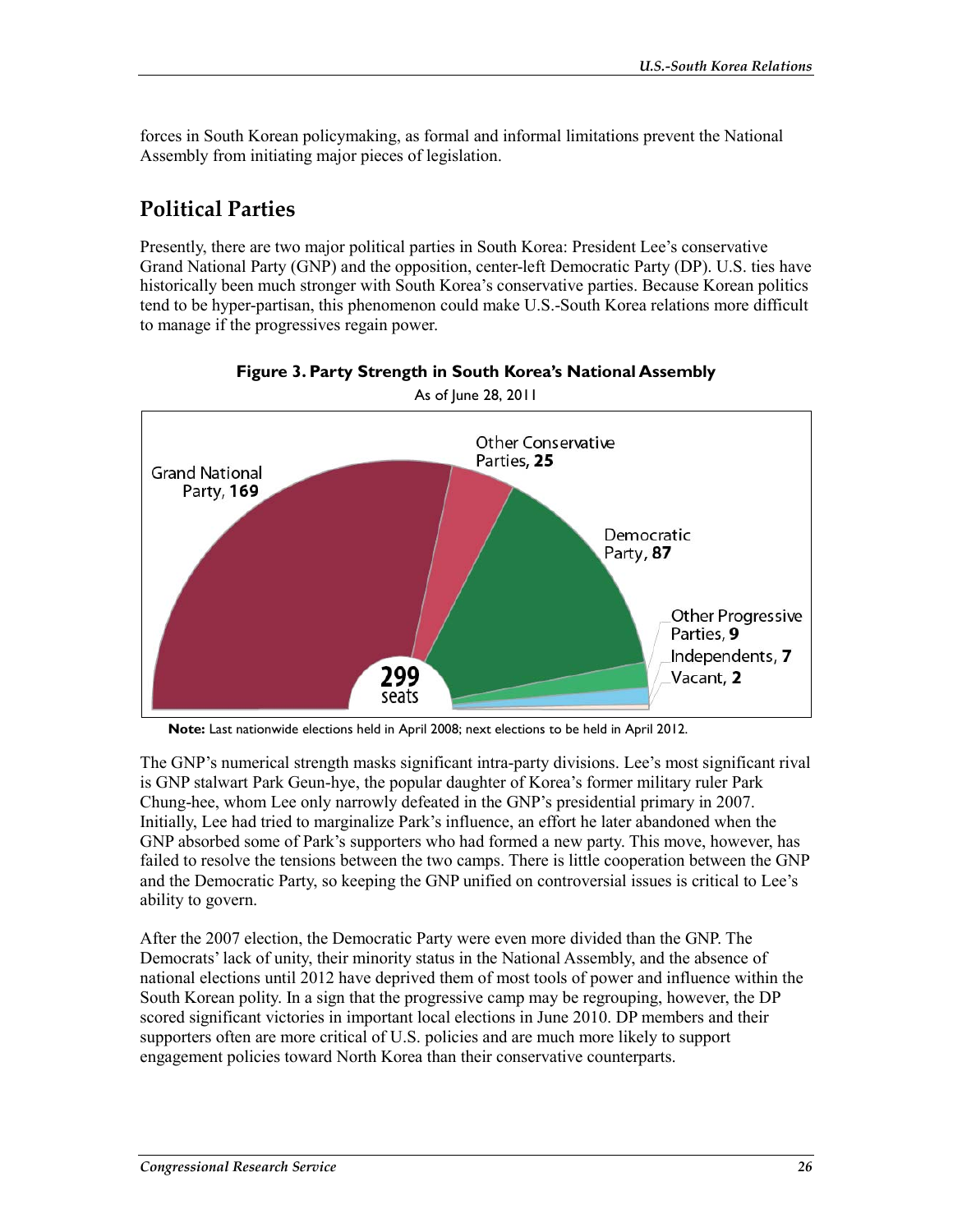# **Selected CRS Reports on the Koreas**

### **South Korea**

CRS Report RL34330, *The Proposed U.S.-South Korea Free Trade Agreement (KORUS FTA): Provisions and Implications*, coordinated by William H. Cooper

CRS Report RL34093, *The Kaesong North-South Korean Industrial Complex*, by Mark E. Manyin and Dick K. Nanto

CRS Report RL34528, *U.S.-South Korea Beef Dispute: Issues and Status*, by Remy Jurenas and Mark E. Manyin

CRS Report R41032, *U.S. and South Korean Cooperation in the World Nuclear Energy Market: Major Policy Considerations*, by Mark Holt

### **North Korea**

CRS Report R41259, *North Korea: U.S. Relations, Nuclear Diplomacy, and Internal Situation*, by Emma Chanlett-Avery

CRS Report R40095, *Foreign Assistance to North Korea*, by Mark E. Manyin and Mary Beth Nikitin

CRS Report RL34256, *North Korea's Nuclear Weapons: Technical Issues*, by Mary Beth Nikitin

CRS Report R41438, *North Korea: Legislative Basis for U.S. Economic Sanctions*, by Dianne E. Rennack

CRS Report R41843, *Imports from North Korea: Existing Rules, Implications of the KORUS FTA, and the Kaesong Industrial Complex*, coordinated by Mark E. Manyin

CRS Report RL30613, *North Korea: Back on the Terrorism List?* , by Mark E. Manyin

CRS Report RL32493, *North Korea: Economic Leverage and Policy Analysis*, by Dick K. Nanto and Emma Chanlett-Avery

CRS Report RS22973, *Congress and U.S. Policy on North Korean Human Rights and Refugees: Recent Legislation and Implementation*, by Emma Chanlett-Avery

CRS Report R41043, *China-North Korea Relations*, by Dick K. Nanto and Mark E. Manyin

CRS Report RS21473, *North Korean Ballistic Missile Threat to the United States*, by Steven A. Hildreth

CRS Report R41749, *Non-Governmental Organizations Activities in North Korea*, by Mi Ae Taylor and Mark E. Manyin